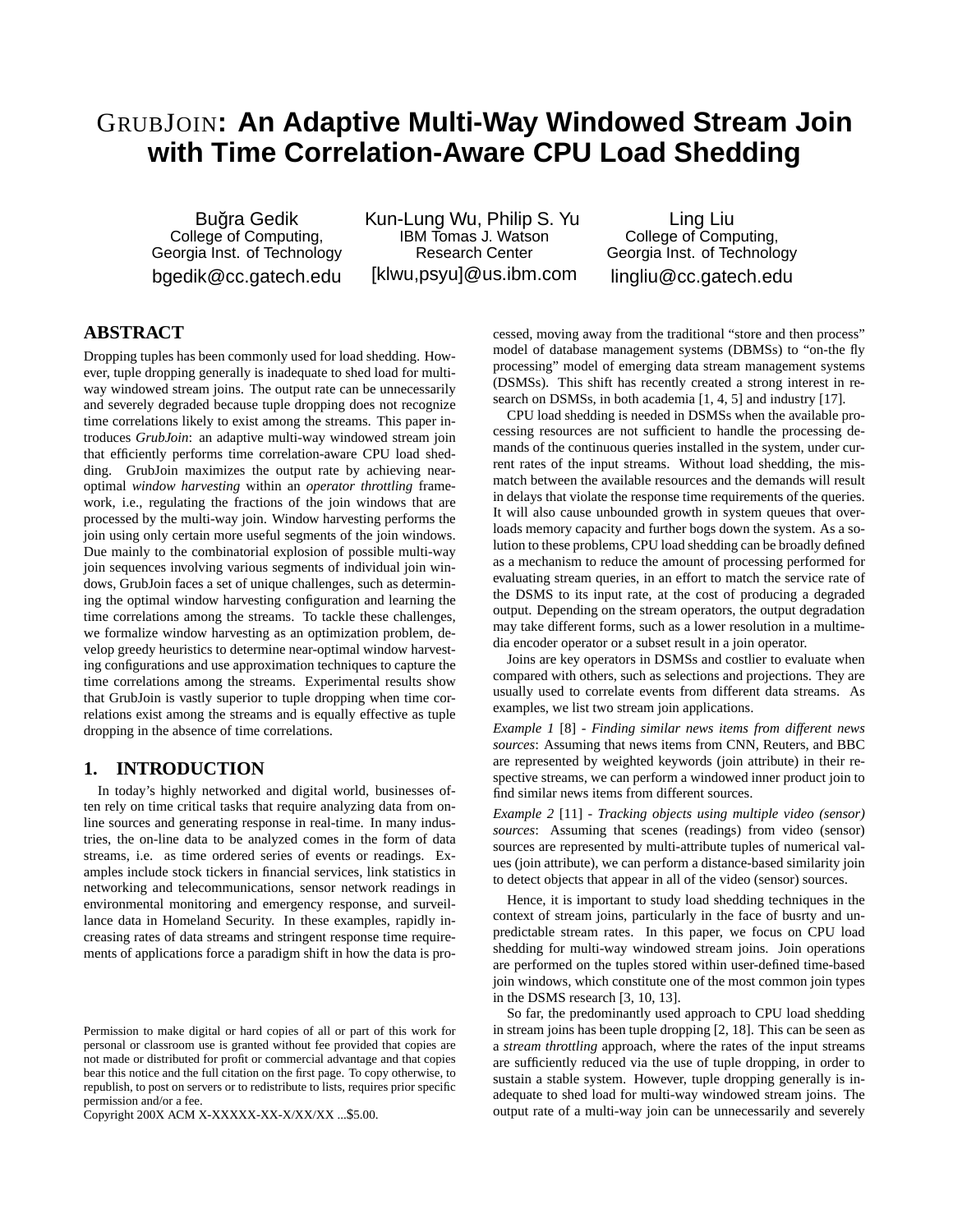degraded because tuple dropping does not recognize and exploit the time correlations likely to exist among the streams.

The time correlation assumption indicates that for pairs of matching tuples from two streams, there exists a non-flat match probability distribution which is a function of the time difference between the timestamps of the tuples. For instance, in Example 1 above, it is more likely that a news item from one source will match with a temporally close news item from another source. In this case the streams are almost aligned and the probability that a tuple from one stream will match with a tuple from another stream decreases as the difference between their timestamps increase. However, the streams can also be unaligned, either due to delays in the delivery path, such as network and processing delays, or due to the inherent time of event generation effects in the application. As an illustration to the latter, in Example 2 above, similar tuples appearing in different video streams or similar readings found in different sensor streams will have a *lag* between their timestamps, due to the time it takes for an object to pass through all cameras or all sensors.

In this paper, we introduce *GrubJoin*<sup>1</sup>: an adaptive multi-way windowed stream join that efficiently performs time correlationaware CPU load shedding. While shedding load, GrubJoin maximizes the output rate by achieving near-optimal *window harvesting* within an *operator throttling* framework. In contrast to stream throttling, operator throttling performs load shedding within the stream operator, i.e., regulating the amount of work performed by the join, similar in spirit to the concept of partial processing described in [8] for two-way stream joins. This requires altering the processing logic of the multi-way join by parameterizing it with a *throttle fraction*. The parameterized join incurs only a throttle fraction of the processing cost required to perform the full join operation. As a side effect, the quality or the quantity of the output produced may be decreased when load shedding is performed.

Window harvesting performs effective load shedding by executing the join operations on tuples only from certain more useful segments of the join windows. For efficient implementation, Grub-Join divides each join window into multiple small-sized segments of basic windows. Due mainly to the combinatorial explosion of possible multi-way join sequences involving various segments of individual join windows, GrubJoin faces a set of challenges in performing window harvesting. These challenges are unique for a multi-way windowed stream join and do not exist for a two-way windowed stream join. In particular, there are three major challenges that should be resolved:

− First, mechanisms are needed to configure window harvesting parameters to match the required throttle fraction imposed by operator throttling. We should also be able to assess the optimality of these mechanisms in terms of output rate, with respect to the best achievable for a given throttle fraction and known time correlations between the streams.

− Second, in order to be able to react and adapt to the possibly changing stream rates in a timely manner, the reconfiguration of window harvesting parameters must be a lightweight operation, so that the processing cost of reconfiguration does not consume the processing resources used to perform the join.

− And third, we should develop low cost mechanisms for learning the time correlations among the streams, in case they are not known or are changing and should also be adapted.

We tackle the first challenge by developing a cost model and formulating window harvesting as an optimization problem. We handle the latter two challenges by developing GrubJoin - a multi-way stream join algorithm that employs  $i$ ) greedy heuristics for making near-optimal window harvesting decisions, and  $ii$ ) approximation techniques to capture time correlations among the streams.

To the best of our knowledge, this is the first work on time correlation-aware CPU load shedding for multi-way windowed stream joins that are adaptive to the input stream rates. However, we are not the first to point out and take advantage of the time correlation effects in join processing. In the context of limited memory binary stream joins, the *age-based* load shedding framework of [16] pointed out the importance of time correlation effects and exploited it to make tuple replacement decisions. Furthermore, in the context of traditional joins, the database literature includes join operators such as Drag-Join [12], that capitalized on the time of data creation effects in data warehouses, that are very similar to the time correlation effects in stream joins. Moreover, similar time correlation assumptions are used to develop load shedding techniques for twoway stream joins [8]. However, the window harvesting problem, as it is formulated in this paper, involves unique challenges stemming from the multi-way nature of the join operation.

# **Summary of Contributions**

In summary, this paper makes three major contributions:

1) We introduce window harvesting as an in-operator load shedding technique for multi-way windowed stream joins, that can adjust the amount of shedding performed based on the throttle fraction defined by our operator throttling framework. We formalize window harvesting configuration as an optimization problem and show how it can be utilized to exploit the time correlations among the streams to maximize the output rate of the join.

2) We develop the GrubJoin algorithm, that can adapt to the changes in the input stream rates, the current system load, and the time correlations among the streams. It performs near-optimal window harvesting and has very low overhead, thanks to the heuristic methods it employs for performing reconfiguration of harvesting parameters, and the approximation techniques it uses to learn the time correlations among the streams.

3) We report results from our experimental studies and show that GrubJoin performs vastly superior to tuple dropping in terms of output rate when time correlations exist among the streams, and is equally effective as tuple dropping in the absence of correlations.

# **2. PRELIMINARIES**

Before going into the details of operator throttling and window harvesting, in this section we present our window-based stream join model, introduce some notations, and describe the basics of multiway windowed stream join processing.

We denote the *i*th input stream by  $S_i$ , where  $i \in [1..m]$  and  $m > 2$  denotes the number of input streams of the join operator, i.e. we have an  $m$ -way join. Each stream is a sequence of tuples ordered by an increasing timestamp. We denote a tuple by t and its timestamp by  $T(t)$ . Current time is denoted by T. We assume that tuples are assigned timestamps upon their entrance to the DSMS. We do not enforce any particular schema type for the input streams. Schemas of the streams can include attributes that are single-valued, set valued, user defined, or binary. The only requirement is to have timestamps and an appropriate join condition defined over the input streams. We denote the current rate, in terms of tuples per second, of an input stream  $S_i$  as  $\lambda_i$ .

An  $m$ -way stream join operator has  $m$  join windows, as shown in the 3-way join example of Figure 1. The join window for stream  $S_i$  is denoted by  $W_i$ , and has a user defined size, in terms of seconds, denoted by  $w_i$ . A tuple t from  $S_i$  is kept in  $W_i$  only if

 $<sup>1</sup>$ As an intransitive verb, grub means "to search laboriously by digging". It relates to</sup> the way join windows are processed with window harvesting.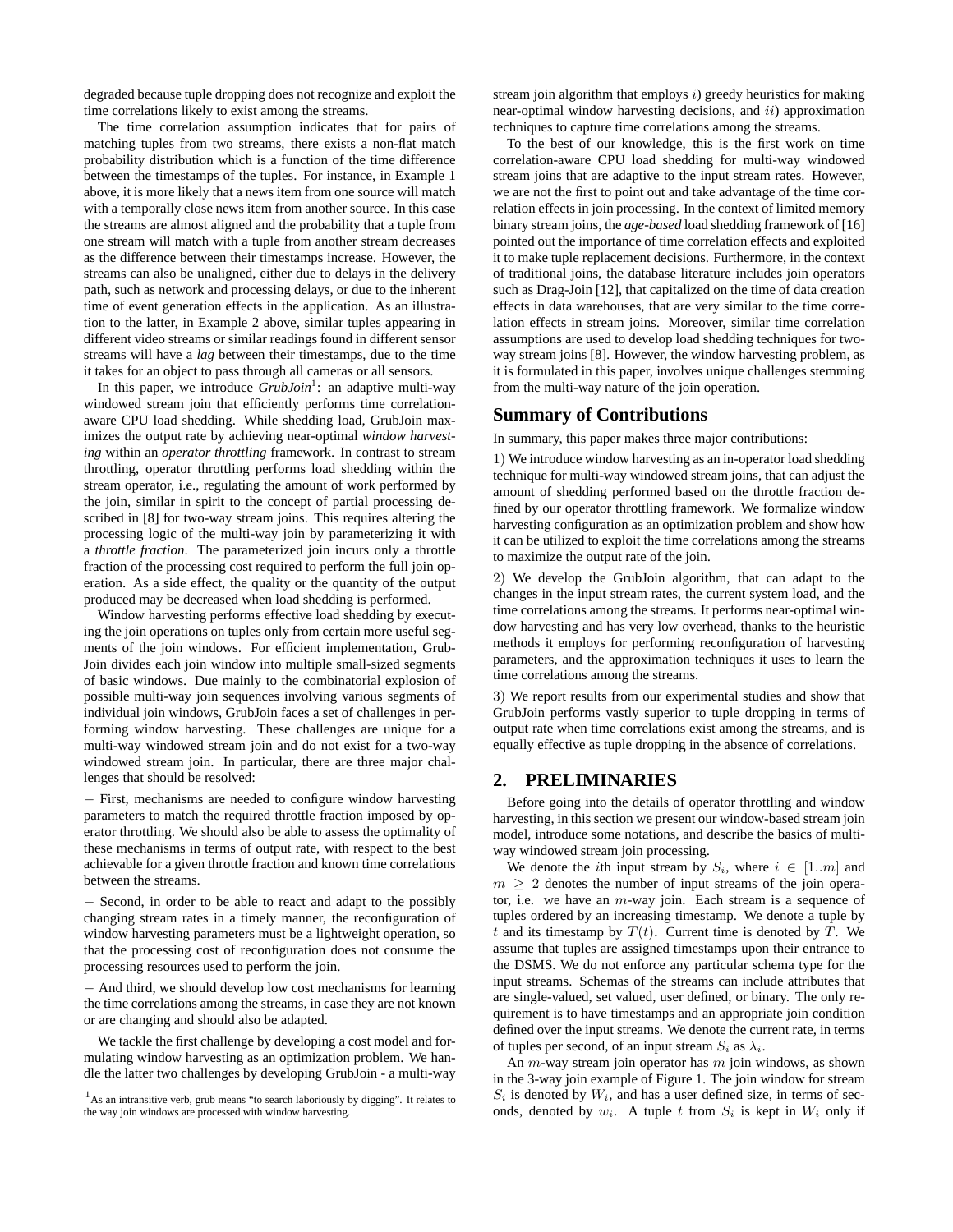

 $T \geq T(t) \geq T - w_i$ . The join operator has buffers (queues) attached to its inputs and output. The input stream tuples are pushed into their respective input buffers either directly from their source or from output of other operators. The join operator processes tuples by fetching them from its input buffers, processes the join, and pushes the resulting tuples into the output buffer.

The GrubJoin algorithm we develop in this paper can be seen as a descendant of MJoin [20]. MJoins have been shown to be very effective for performing fine-grained adaptation and are very suitable for streaming scenarios, where the rates of the streams are bursty and may soar during peak times. In an MJoin, there are  $m$  different *join directions*, one for each stream, and for each join direction there is an associated *join order*. ith direction of the join describes how a tuple  $t$  from  $S_i$  is processed by the join algorithm, after it is fetched from the input buffer. The join order for direction  $i$ , denoted by  $R_i = \{r_{i,1}, r_{i,2}, \ldots, r_{i,m-1}\}$ , defines an ordered set of window indexes that will be used during the processing of  $t \in S_i$ . In particular, tuple  $t$  will first be matched against the tuples in window  $W_l$ , where  $l = r_{i,1}$ . Here,  $r_{i,j}$  is the *j*th join window index in R*i*. If there is a match, then the index of the next window to be used for further matching is given by  $r_{i,2}$ , and so on. For any direction, the join order consists of  $m - 1$  distinct window indices, i.e.  $R_i$  is a permutation of  $\{1,\ldots,m\}-\{i\}$ . Although there are  $(m-1)!$ possible choices of orderings for each join direction, this number can be smaller depending on the join graph of the particular join at hand. We will talk more about join order selection in Section 5. Figure 1 illustrates join directions and orders for an example 3-way join. Once the join order for each direction is decided, the processing is carried out in an NLJ (nested-loop join) fashion. Since we do not focus on any particular type of join condition, NLJ is a natural choice. See Section 7 for a discussion on applying indexed processing to our approach, for special types of joins.

# **3. OPERATOR THROTTLING**

Operator throttling is a load shedding framework for stream operators, that regulates the amount of load shedding to be performed by calculating and maintaining a throttle fraction, and relies on an in-operator load shedding technique to reduce the CPU cost of executing the operator in accordance with the throttle fraction. We denote the throttle fraction by z. It has a value in the range  $(0, 1]$ . Concretely,  $z = \phi$  means that the in-operator load shedding technique should adjust the processing logic of the operator such that the CPU cost of executing it is reduced to  $\phi$  times the original. As expected, this will have side-effects on the quality or quantity of the output from the operator. In the case of stream joins, applying in-operator load shedding will result in a reduced output rate. Note that the concept of operator throttling is general and applies to operators other than joins. For instance, an aggregation operator can use the throttle fraction to adjust its aggregate re-evaluation interval to shed load [19], or a data compression operator can decrease its compression ratio based on the throttle fraction [14].

# **3.1 Setting of the Throttle Fraction**

The correct setting of the throttle fraction depends on the performance of the join operator under current system load and the incoming stream rates. We capture this as follows.

Let us denote the adaptation interval by  $\Delta$ . This means that the throttle fraction z is adjusted every  $\Delta$  seconds. Let us denote the tuple consumption rate of the join operator for  $S_i$ , measured for the last adaptation interval, by  $\alpha_i$ . In other words,  $\alpha_i$  is the tuple pop rate of the join operator for the buffer attached to  $S_i$ , during the last  $\Delta$  seconds. On the other hand, let  $\lambda_i$  be the tuple push rate for the same buffer during the last adaptation interval. Using  $\alpha_i$ 's and  $\lambda_i'$ 's we capture the performance of the join operator under current system load and incoming stream rates, denoted by  $\beta$ , as:

$$
\beta = \sum_{i=1}^{m} \alpha_i / \sum_{i=1}^{m} \lambda'_i
$$

The  $\beta$  value is used to adjust the throttle fraction as follows. We start with a  $z$  value of 1, optimistically assuming that we will be able to fully execute the operator without any overload. At each adaptation step ( $\Delta$  seconds), we update z from its old value  $z^{old}$ based on the formula:

$$
z = \begin{cases} \beta \cdot z^{old} & \beta < 1 \\ min(1, \gamma \cdot z^{old}) & \text{otherwise} \end{cases}
$$

If  $\beta$  is smaller than 1, z is updated by multiplying its old value with  $\beta$ , with the aim of adjusting the amount of shedding performed by the in-operator load shedder to match the tuple consumption rate of the operator to tuple production rate of the streams. Otherwise  $(\beta > 1)$ , the join is able to process all the incoming tuples with the current setting of  $z$ , in a timely manner. In this latter case,  $z$  is set to minimum of 1 and  $\gamma * r$ , where  $\gamma$  is called the *boost factor*. This is aimed at increasing the throttle fraction, assuming that additional processing resources are available. If not, the throttle fraction will be readjusted during the next adaptation step. Note that, higher values of the boost factor result in being more aggressive at increasing the throttle fraction.

Figure 2 shows an example of throttle fraction adaptation from our implementation of GrubJoin using operator throttling. In this example  $\Delta$  is set to 4 seconds and  $\gamma$  is set to 1.2. Other experimental parameters are not of interest for this example. The input stream rates are shown as a function of time using the left  $y$ -axis,



**Figure 2:** z **adaptation example**

and the throttle fraction  $z$  is shown as a function of time using the right y-axis. Looking at the figure, besides the observation that the z value adapts to the changing rates by following an inversely proportional trend, we also see that the reaction in the throttle fraction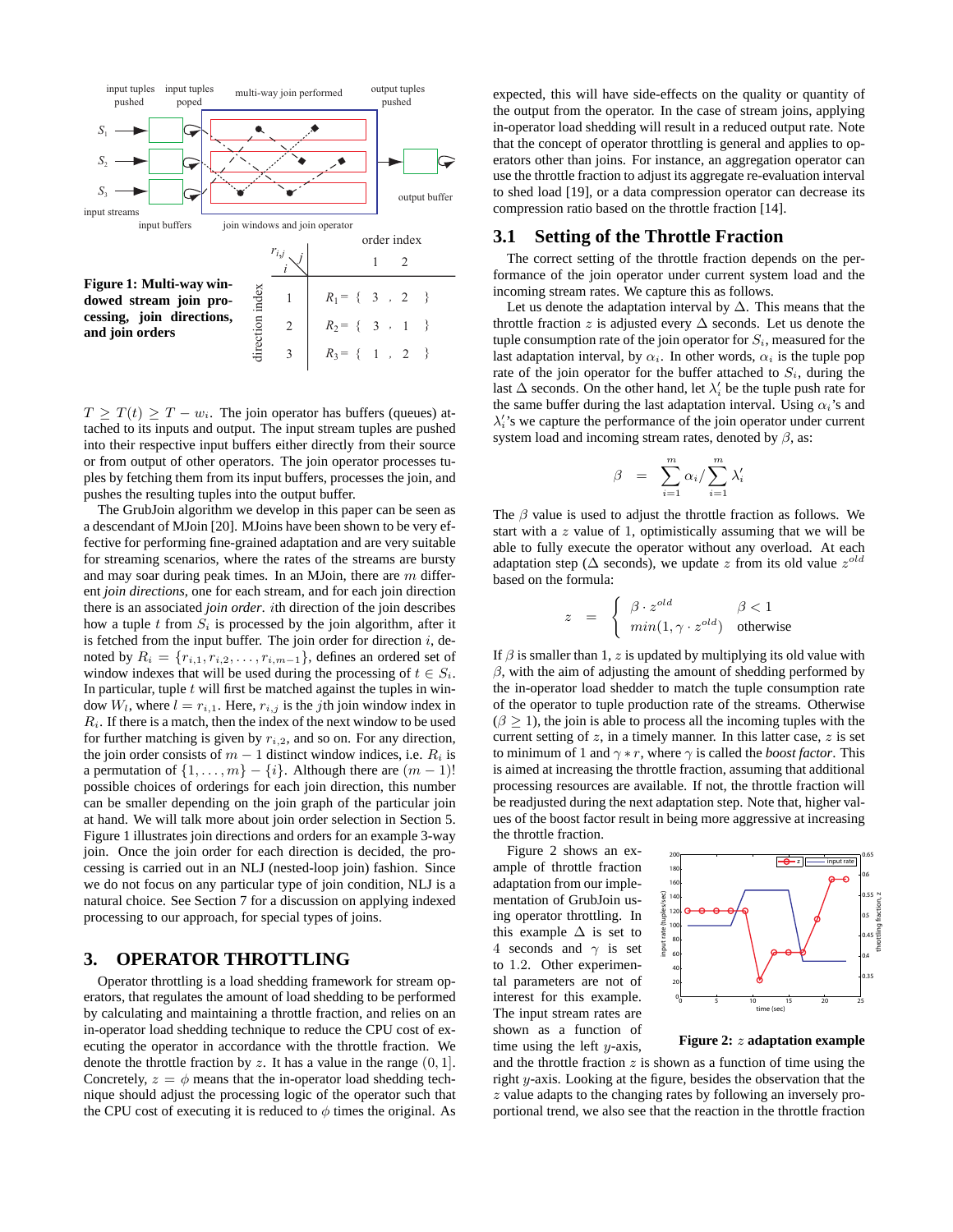follows the rate change events with a delay due to the length of the adaptation interval. Although in this example  $\Delta$  is sufficiently small to adapt to the bursty nature of the streams, in general its setting is closely related with the length of the bursts. Moreover, the time it takes for the in-operator load shedder to perform reconfiguration in accordance with the throttle fraction is an important limitation in how frequent the adaptation can be performed, thus how small  $\Delta$  can be. We discuss more about this in Section 4.2.

# **3.2 Buffer Capacity vs. Tuple Dropping**

As opposed to stream throttling, operator throttling does not necessarily drop tuples from the incoming streams. The decision of how the load shedding will be performed is left to the in-operator load shedder, which may choose to retain all unexpired tuples within its join windows. However, depending on the size of the input buffers, operator throttling framework may still result in dropping tuples outside the join operator, albeit only during times of mismatch between the last set value of the throttle fraction and its ideal value. As an example, consider the starting time of the join, at which point we have  $z = 1$ . If the stream rates are higher than the operator can handle with  $z$  set to 1, then the gap between the incoming tuple rate and the tuple consumption rate of the operator will result in growing number of tuples within buffers. This trend will continue until the next adaptation step, at which time throttle fraction will be adjusted to stabilize the system. However, if during this interval the buffers fill up, then some tuples will be dropped. The buffer size can be increased to prevent tuple dropping, at the cost of introducing delay. If buffer sizes are small, then tuple dropping will be observed only during times of transition, during which throttle fraction is higher than what it should ideally be.

# **4. WINDOW HARVESTING**

Window harvesting is an in-operator load shedding technique we develop for multi-way windowed stream joins. The basic idea behind window harvesting is to use only certain fragments of the join windows for processing, in an effort to reduce the CPU demand of the operator, as dictated by the throttle fraction. By making use of the time correlations among the streams in deciding which segments of the join windows are more valuable for output tuple generation, window harvesting aims at maximizing the output rate of the join. In the rest of this section, we first describe the fundamentals of window harvesting and then formulate window harvesting as an optimization problem.

# **4.1 Fundamentals**

Window harvesting involves organizing join windows into a set of *basic windows* and for each join direction selecting the segments of the windows to use for performing the join.

### *4.1.1 Basic Windows*

Each join window  $W_i$  is divided into basic windows of size  $b$ seconds. Basic windows are treated as integral units, thus there is always one extra basic window in each join window to handle tuple expiration. In other words,  $W_i$  consists of  $1 + n_i$  basic windows, where  $n_i = [w_i/b]$ . The first basic window is partially full, and the last basic window contains some expired tuples (tuples whose timestamps are out of the join window's time range, i.e.  $T(t)$  < T−w*i*). Every b seconds the first basic window fills completely and the last basic window expires totally. Thus, the last basic window is emptied and it is moved in front of the basic window list as the new first basic window.

At any time, the unexpired tuples in  $W_i$  can be though of organized into n*<sup>i</sup> logical* basic windows, where the jth logical basic window  $(j \in [1..n_i])$ , denoted by  $B_{i,j}$ , corresponds to the ending  $\vartheta$  portion of the jth basic window plus the beginning  $1 - \vartheta$ portion of the  $j + 1$ th basic window. We have  $\vartheta = \delta/b$ , where  $\delta$  is the time elapsed since the last basic window expiration took place. This small distinction between logical and real basic windows become handy when selecting segments of the join windows to process. Note that, accessing the tuples in a logical basic window does not require a search operation. A basic window is organized as timestamp ordered doubly linked list. As a result, for accessing tuples in  $B_{i,j}$  we can perform iteration over the  $i + 1$ th basic window and backward iteration over the ith basic window. Concepts related with basic windows are illustrated in Figure 3.

There are two major advantages of using basic windows. First, basic windows make expired tuple management more efficient [9]. This is because the expired tuples are removed from the join windows in batches, i.e. one basic window at a time. Second, without basic windows, accessing tuples in a logical basic window will require a search operation to locate a tuple within the logical basic window's time range.

### *4.1.2 Configuration Parameters*

There are two sets of configuration parameters for window harvesting, which together determine the segments of the windows that will be used for join processing. These are:

• *Harvest fractions*;  $z_{i,j}$ ,  $i \in [1..m], j \in [1..m-1]$ : For the ith direction of the join, the fraction of the jth window in the join order (i.e. join window  $W_l$ , where  $l = r_{i,j}$ ) that will be used for join processing is determined by the harvest fraction parameter  $z_{i,j} \in (0,1]$ . There are  $m \cdot (m-1)$  different harvest fractions. Their setting is strongly tied with the throttle fraction and the time correlations among the streams. We defer the details to Section 4.2.

• *Window rankings*;  $s_{i,j}^v, i \in [1..m], j \in [1..m-1], v \in$  $[1..n_{r_i,j}]$ : For the *i*th direction of the join, we define an ordering over the logical basic windows of the  $j$ th window in the join order (i.e. join window  $W_l$ , where  $l = r_{i,j}$ ), such that  $s_{i,j}^v$  gives the index of the logical basic window that has rank v in this ordering.  $B_{l,s_{i,j}^1}$ is the first logical basic window in this order, i.e. the one with rank 1. The ordering defined by  $s_{i,j}^v$  values is strongly influenced by the time correlations among the streams (see Section 4.2 for details).

In summary, segments of the join window  $W_l$ , where  $l = r_{i,j}$ , that will be processed during the execution of the ith direction of the join is selected as follows. We first pick  $B_{l,s_{i,j}^1}$ , then  $B_{l,s_{i,j}^2}$ , and so on, until the total fraction of  $W_l$  processed reaches  $z_{i,j}$ . Any portion of window  $W_l$  that is not picked is not used during the execution of the *i*th direction of the join.

Figure 3 shows an example of window harvesting for a 3-way join, for the join direction  $R_1$ . In the example, we have  $n_i = 5$ for  $i \in [1..3]$ . This means that we have 5 logical basic windows within each join window and as a result 6 basic windows per join window in practice. The join order for direction 1 is given as  $R_1 = \{3, 2\}$ . This means  $W_3$  is the first window in the join order of  $R_1$  (i.e.  $r_{1,1} = 3$ ) and  $W_2$  is the second (i.e.  $r_{1,2} = 2$ ). We have  $z_{1,1} = 0.6$ . This means that  $n_{r_{1,1}} \cdot z_{1,1} = 5 \cdot 0.6 = 3$  logical basic windows from  $W_{r_{1,1}} = W_3$  are to be processed. Noting that we have  $s_{1,1}^1 = 4$ ,  $s_{1,1}^2 = 3$ , and  $s_{1,1}^3 = 5$ , the logical basic windows within  $W_3$  that are going to be processed are selected as  $3, 4$ , and 5. They are marked in the figure with horizontal lines, their associated rankings written on top. The corresponding portions of the basic windows are also shaded in the figure. Note that there is a small shift between the logical basic windows and the actual basic windows (recall  $\vartheta$  from Section 4.1.1). Along the similar lines, the logical basic windows 2 and 3 from  $W_2$  are also marked in the fig-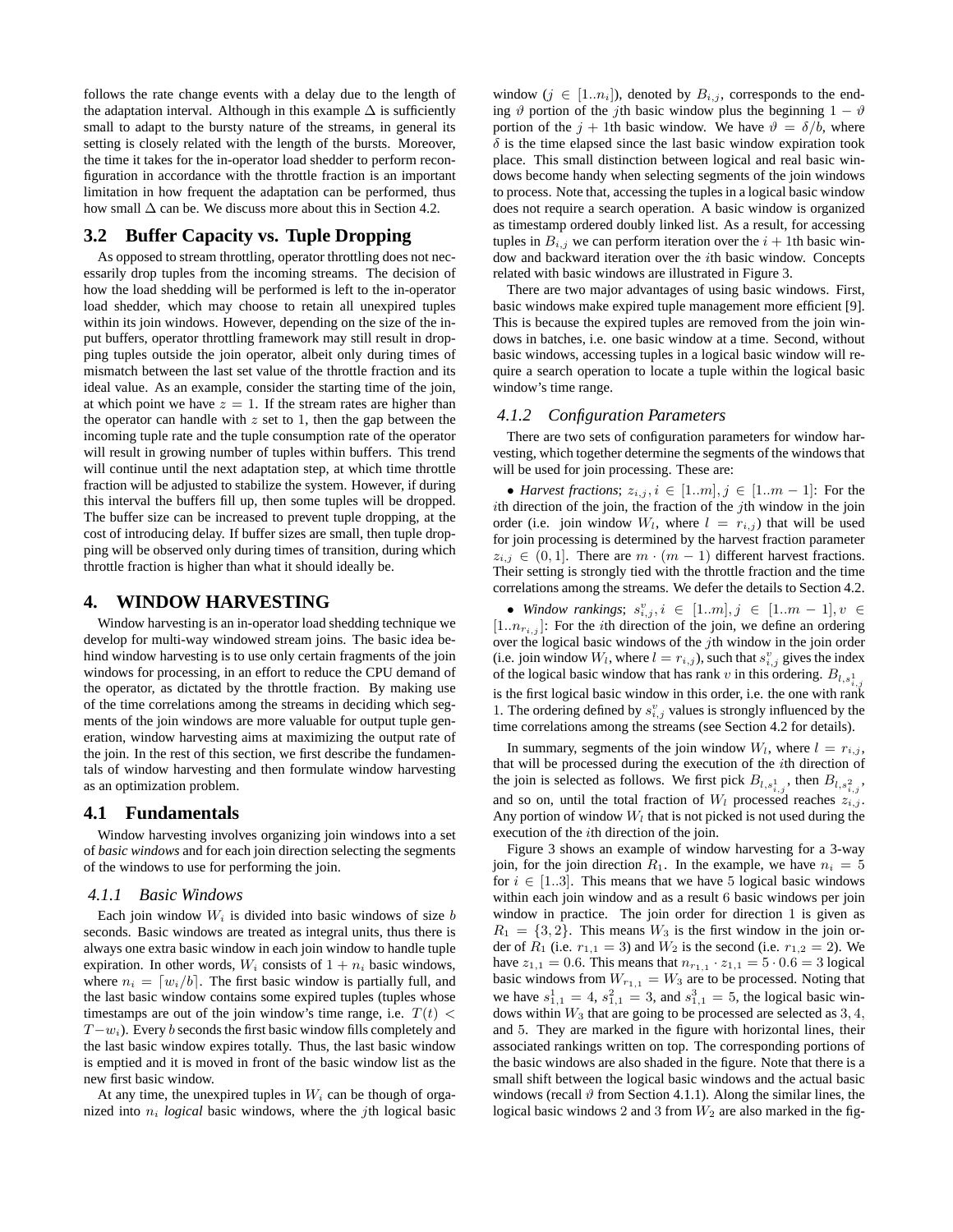

**Figure 3: Example of window harvesting**

ure, noting that  $r_{1,2} = 2$ ,  $z_{1,2} = 0.4$  corresponds to 2 logical basic windows, and we have  $s_{1,2}^1 = 3$ ,  $s_{1,2}^2 = 2$ .

In the rest of this section, we describe the setting of window harvesting configuration parameters.

# **4.2 Configuration of Window Harvesting**

Configuration of window harvesting involves setting the window ranking parameters and the harvest fraction parameters. This configuration is performed at the adaptation step, every  $\Delta$  seconds.

#### *4.2.1 Setting of Window Rankings*

We set window ranking parameters  $s_{i,j}^v$ 's in two steps. First step is called *score assignment*. Concretely, for the ith direction of the join and the jth window in the join order  $R_i$ , that is  $W_l$  where  $l = r_{i,j}$ , we assign a *score* to each logical basic window within W*l*. We denote the score of the kth logical basic window, which is  $B_{l,k}$ , by  $p_{i,j}^k$ . We define  $p_{i,j}^k$  as the probability that an output tuple  $(...,t^{(i)},...,t^{(l)},...)$  has:

$$
b \cdot (k-1) \le T(t^{(i)}) - T(t^{(l)}) \le b \cdot k
$$

Here,  $t^{(i)}$  denotes a tuple from  $S_i$ . This way, a logical basic window in W*<sup>l</sup>* is scored based on the likelihood of having an output tuple whose encompassed tuples from  $S_i$  and  $S_l$  have an offset between their timestamps such that this offset is within the time range of the logical basic window.

The score values are calculated using the time correlations among the streams. For now, we will assume that the time correlations are given in the form of probability density functions (*pdf*s) denoted by  $f_{i,j}$ , where  $i, j \in [1..m]$ . Let us define  $A_{i,j}$  as a random variable representing the difference  $T(t^{(i)}) - T(t^{(j)})$  in the timestamps of tuples  $t^{(i)}$  and  $t^{(j)}$  encompassed in an output tuple of the join. Then  $f_{i,j} : [-w_i, w_j] \rightarrow [0, \infty)$  is the probability density function for the random variable  $A_{i,j}$ . With this definition, we have  $p_{i,j}^k = \int_{b_k(k-1)}^{b_k} f_{i,r_{i,j}}(x) dx$ . In practice, we develop a lightweight method for approximating a subset of these pdfs and calculating  $p_{i,j}^k$ 's from this subset efficiently. The details are given in Section 5 as part of the GrubJoin.

The second step of the setting of window ranking parameters is called *score ordering*. In this step, we sort the scores  $\{p_{i,j}^k : k \in$  $[1..n_{r_{i,j}}]$ } in descending order and set  $s_{i,j}^v$  to k, where v is the rank of  $p_{i,j}^k$  in the sorted set of scores. If the time correlations among the streams change, then a new set of scores and thus a new assignment for the window rankings is needed. This is again handled by the reconfiguration performed at every adaptation step.

### *4.2.2 Setting of Harvest Fractions*

Harvest fractions are set by taking into account the throttle fraction and the time correlations among the streams. First, we have to make sure that the CPU cost of performing the join agrees with the throttle fraction z. This means that the cost should be at most equal to z times the cost of performing the full join. Let  $C({z_{i,j}})$ denote the cost of performing the join for the given setting of the harvest fractions, and  $C(1)$  denote the cost of performing the full join. We say that a particular setting of harvest fractions is feasible if and only if  $z \cdot C(1) \geq C({z_{i,j}})$ .

Second, among the feasible set of settings of the harvest fractions, we should prefer the one that results in the maximum output rate. Let  $O({z_{i,j}})$  denote the output rate of the join operator for the given setting of the harvest fractions. Then our objective is to maximize  $O({z_{i,j}})$ . In short, we have an optimization problem:

| <b>Optimal Window Harvesting Problem:</b> |                                  |
|-------------------------------------------|----------------------------------|
| argmax<br>$\{z_{i,j}\}\$                  | $O({z_{i,j}})$                   |
| s.t.                                      | $z \cdot C(1) \geq C({z_{i,j}})$ |

We now describe the formulations for functions  $C$  and  $O$ . Our formulations are similar to previous work [13, 2], with the exception that we integrate time correlations among the streams into the processing cost and output rate computations.

# **4.3** Formulation of  $C(\{z_{i,j}\})$  and  $O(\{z_{i,j}\})$

For the formulation of  $C$ , we will assume that the processing cost of performing the NLJ join is proportional to the number of tuple comparisons made per time unit. We do not include the cost of tuple insertion and removal in the following derivations, although they can be added with little effort.

The total cost  $C$  is equal to the sum of the costs of individual join directions, where the cost of performing the ith direction is  $\lambda_i$  times the number of tuple comparisons made for processing a single tuple from  $S_i$ . We denote the latter with  $C_i$ . Thus, we have:

$$
C = \sum_{i=1}^{m} (\lambda_i \cdot C_i)
$$

 $C_i$  is equal to the sum of the number of tuple comparisons made for processing each window in the join order  $R_i$ . The number of tuple comparisons performed for the  $j$ th window in the join order, that is  $W_{r_{i,j}}$ , is equal to the number of times  $W_{r_{i,j}}$  is iterated over, denoted by  $N_{i,j}$ , times the number of tuples used from  $W_{r_{i,j}}$ . The latter is calculated as  $z_{i,j} \cdot S_{i,j}$ , where  $S_{i,j} = \lambda_{r_{i,j}} \cdot w_{r_{i,j}}$  gives the number of tuples in  $W_{r_{i,j}}$ . We have:

$$
C_i = \sum_{j=1}^{m-1} (z_{i,j} \cdot S_{i,j} \cdot N_{i,j})
$$

 $N_{i,j}$ , which is the number of times  $W_{r_{i,j}}$  is iterated over for evaluating the ith direction of the join, is equal to the number of partial join results we get by going through only the first  $j - 1$  windows in the join order  $R_i$ . We have  $N_{i,1} = 1$  as a base case.  $N_{i,2}$ , that is the number of partial join results we get by going through  $W_{r_{i,1}}$ , is equal to  $P_{i,1} \cdot \sigma_{i,r_{i,1}} \cdot S_{i,1}$ , where  $\sigma_{i,r_{i,1}}$  denotes the selectivity between  $W_i$  and  $W_{r_{i,1}}$ , and as before  $S_{i,1}$  is the number of tuples in  $W_{r_{i,1}}$ . Here,  $P_{i,1}$  is a *yield factor* that accounts for the fact that we only use  $z_{i,j}$  fraction of  $W_{r_{i,j}}$ . If the pdfs capturing the time correlations among the streams are flat, then we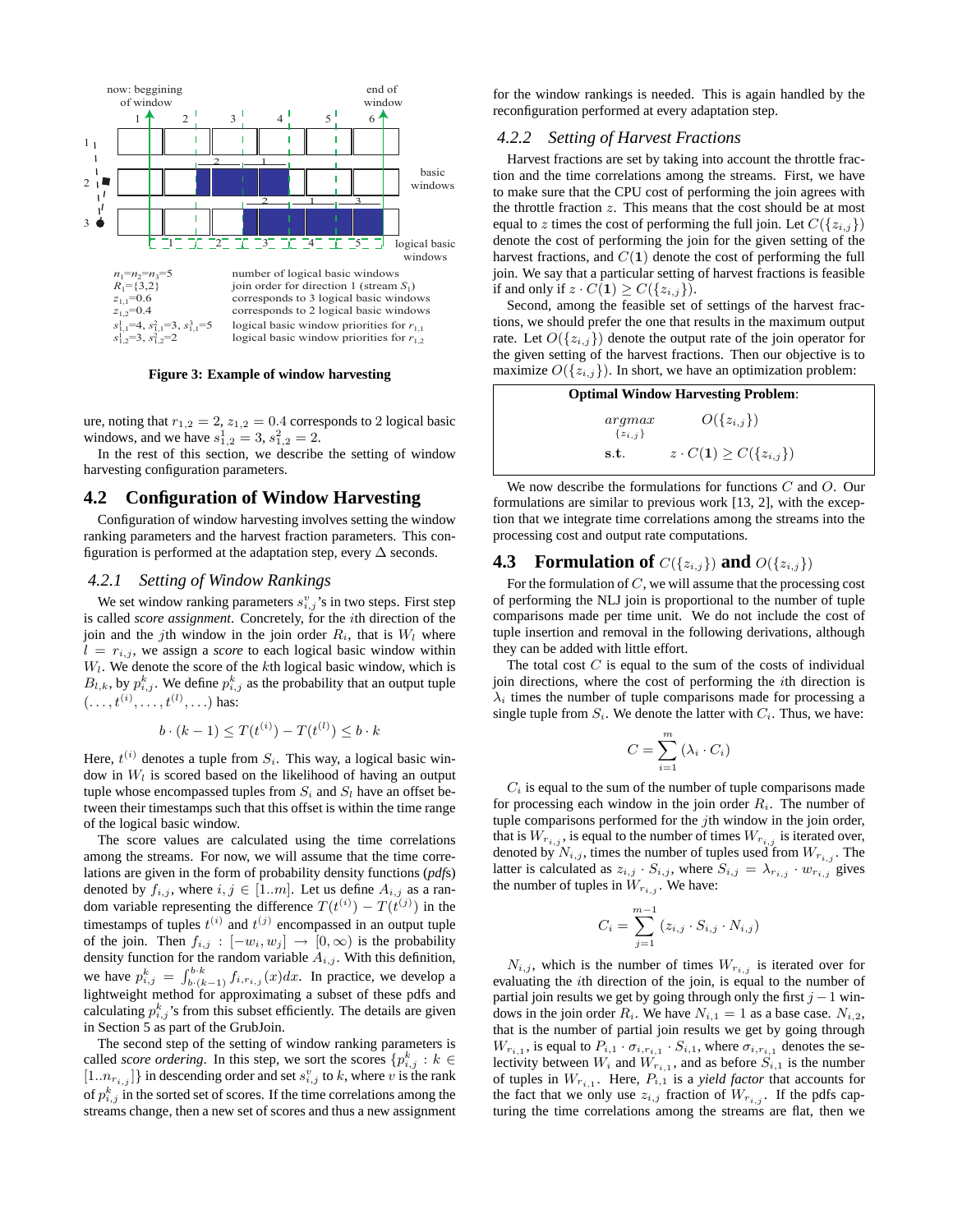have  $P_{i,j} = z_{i,j}$ . We describe how  $P_{i,j}$  is generalized to arbitrary time correlations shortly. By noting that for  $j \geq 2$  we have  $N_{i,j} = N_{i,j-1} \cdot P_{i,j-1} \cdot \sigma_{i,r_{i,j-1}} \cdot S_{i,j-1}$  as our recursion rule, we generalize our formulation as follows:

$$
N_{i,j} = \prod_{k=1}^{j-1} (P_{i,k} \cdot \sigma_{i,r_{i,k}} \cdot S_{i,k})
$$

In the formulation of  $P_{i,j}$ , for brevity we will assume that  $z_{i,j}$ is a multiple of  $1/n_{r_i}$ , *i.e.* an integral number of logical basic windows are selected from  $W_{r_{i,j}}$  for processing. Then we have:

$$
P_{i,j} = \sum_{k=1}^{z_{i,j} \cdot n_{r_{i,j}}} p_{i,j}^{s_{i,j}^k} / \sum_{k=1}^{n_{r_{i,j}}} p_{i,j}^k
$$

To calculate  $P_{i,j}$ , we use a scaled version of  $z_{i,j}$  which is the sum of the scores of the logical basic windows selected from  $W_{r_{i,j}}$ divided by the sum of the scores from all logical basic windows in  $W_{r_{i,j}}$ . Note that  $p_{i,j}^k$ 's (logical basic window scores) are calculated from the time correlation pdfs as described earlier in Section 4.2.1. If  $f_{i,j}$  is flat, then we have  $p_{i,j}^k = 1/n_{r_{i,j}}$ ,  $\forall k \in [1..n_{r_{i,j}}]$  and as a consequence  $P_{i,j} = z_{i,j}$ . Otherwise, we have  $P_{i,j} > z_{i,j}$ . This means that we are able to obtain  $P_{i,j}$  fraction of the total number of matching tuples from  $W_{r_{i,j}}$  by iterating over only  $z_{i,j} < P_{i,j}$ fraction of  $W_{r_{i,j}}$ . This is a result of selecting the logical basic windows that are more valuable for producing join output. This is accomplished by utilizing the window rankings during the selection process. Recall that these rankings  $(s_{i,j}^v)$  are calculated from logical basic window scores.

We easily formulate O using  $N_{i,j}$ 's. Recalling that  $N_{i,j}$  is equal to the number of partial join results we get by going through only the first  $j - 1$  windows in the join order  $R_i$ , we conclude that  $N_{i,m}$ is the number of output tuples we get by fully executing the  $i$ th join direction. Since  $O$  is the total output rate of the join, we have:

$$
O = \sum_{i=1}^{m} \lambda_i \cdot N_{i,m}
$$

# **4.4 Bruteforce Solution**

One way to solve the optimal window harvesting problem is to enumerate all possible harvest fraction settings assuming that the harvest fractions are set to result in selecting an integral number logical basic windows, i.e.  $\forall i \in [1..m], \, z_{i,j} \in \mathbb{N}$ . Al-<br> $j \in [1..m-1]$ though straightforward to implement, this bruteforce approach results in considering  $\prod_{i=1}^{m} n_i^{m-1}$  possible configurations. If we have  $\forall i \in [1..m], n_i = n$ , then we can simplify this as  $\mathcal{O}(n^{m^2})$ . As we will show in the experimental section, this is computationally very expensive due to the long time required to solve the optimization problem with enumeration, and makes it almost impossible to perform frequent adaptation. In the next section we will discuss an efficient heuristic that can find near-optimal solutions quickly, with much smaller computational complexity.

### *4.4.1 Example of Optimal Configuration*

Figure 4 shows an example scenario illustrating the setting of window harvesting parameters optimally. In this scenario we have a 3-way join with  $\lambda_1 = 300$ ,  $\lambda_2 = 100$ ,  $\lambda_3 = 150$ ,  $w_1 =$  $w_2 = w_3 = 10$ ,  $b = 2$ , and  $z = 0.5$ . The topmost graph on the left in Figure 4 shows the selectivities, whereas the two graphs next to it show the time correlation pdfs,  $f_{2,1}$  and  $f_{3,1}$ . By looking at  $f_{2,1}$ , we can see that there is a time lag between the streams  $S_1$  and  $S_2$ , since most of the matching tuples from these



**Figure 4: Optimal window harvesting example**

two streams has a timestamp difference of about 4 seconds,  $S_2$  tuple being lagged. Moreover, the probability that two tuples from  $S_1$  and  $S_2$  match decreases as the difference in their timestamps deviates from the 4 second time lag. By looking at  $f_{3,1}$ , we can say that the streams  $S_1$  and  $S_3$  are also unaligned, with  $S_3$  lagging behind by around 5 seconds. In other words, most of the  $S_3$  tuples match with  $S_1$  tuples that are around 5 seconds older. By comparing  $f_{2,1}$  and  $f_{3,1}$ , we can also deduce that  $S_3$  is slightly lagging behind  $S_2$ , by around 1 seconds. As a result, our intuition tells us that the third join direction is more valuable then the others, since the tuples from other streams that are expected to match with an  $S_3$  tuple are already within the join windows when an  $S_3$  tuple is fetched. In this example, the join orders are configured as follows:  $R_1 = \{2, 3\}, R_2 = \{3, 1\}, R_3 = \{2, 1\}.$  This decision is based on the low selectivity first heuristic [20], as it will be discussed in the next section. The resulting window harvesting configuration, obtained by solving the optimal window harvesting problem by using the bruteforce approach, is shown in the lower row of Figure 4. The logical basic windows selected for processing are marked with dark circles and the selections are shown for each join direction. We observe that in the resulting configuration we have  $z_{3,1} = z_{3,2} = 1$ , since all the logical basic windows are selected for processing in  $R<sub>3</sub>$ . This is inline with our intuition that the third direction of the join is more valuable than the others.<sup>2</sup>

# **5. GRUBJOIN**

GrubJoin is a multi-way windowed stream join operator with built-in window-harvesting. It uses two main methods to make window harvesting work in practice. First, it employs a heuristic method to set the harvest fractions, and second it uses approximation techniques to learn the time correlations among the streams and to set the logical basic window scores based on that. In this section we describe the details of these two methods.

### **5.1 Heuristic Setting of Harvest Fractions**

The heuristic method we use for setting the harvest fractions is greedy in nature. It starts by setting  $z_{i,j} = 0, \forall i, j$ . At each greedy step it considers a set of settings for the harvest fractions, called the *candidate set*, and picks the one with the highest *evaluation*

<sup>&</sup>lt;sup>2</sup>See a demo at http://members.fortunecity.com/grubjoin/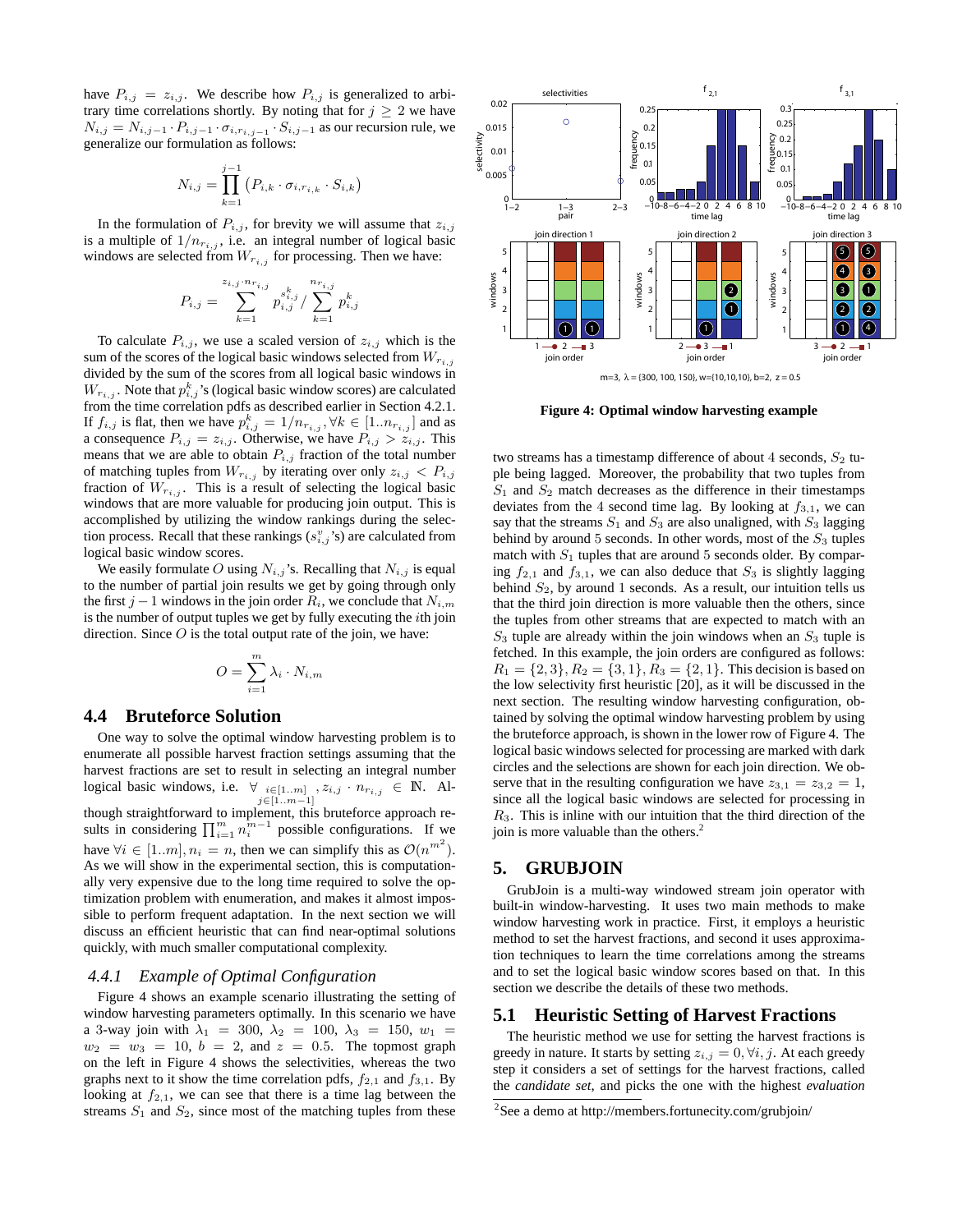*metric* as the new setting of the harvest fractions. Any setting in the candidate set must be a forward step in increasing the  $z_{i,j}$  values, i.e. we must have  $\forall i, j, z_{i,j} \geq z_{i,j}^{old}$ , where  $\{z_{i,j}^{old}\}$  is the setting of the harvest fractions that was picked at the end of the previous greedy step. The process terminates once a step with an empty candidate set is reached. We introduce three different evaluation metrics for deciding on the best configuration within the candidate set. In what follows, we first describe the candidate set generation and then introduce the three alternative evaluation metrics.

### *5.1.1 Candidate Set Generation*

The candidate set is generated as follows. For the ith direction of the join and the jth window within the join order  $R_i$ , we add a new setting into the candidate set by increasing  $z_{i,j}$  by  $d_{i,j}$ . In the rest of the paper we take  $d_{i,j}$  as  $1/n_{r_{i,j}}$ . This corresponds to increasing the number of logical basic windows selected for processing by one. This results in  $m \cdot (m-1)$  different settings, which is also the maximum size of the candidate set. The candidate set is then *filtered* to remove the settings which are infeasible, i.e. do not satisfy the processing constraint of the optimal window harvesting problem dictated by the throttle fraction z. Once a setting in which z*u,v* is incremented is found to be infeasible, then the harvest fraction  $z_{u,v}$  is *frozen* and no further settings in which  $z_{u,v}$  is incremented are considered in the future steps of the algorithm.

There is one small complication to the above described way of generating candidate sets. Concretely, when we have  $\forall j, z_{i,j} = 0$ for the ith join direction at the start of a greedy step, then it makes no sense to create a candidate setting in which only one harvest fraction is non-zero for the *i*th join direction. This is because no join output can be produced from a join direction if there is one or more windows in the join order for which the harvest fraction is set to zero. As a result, we say that a join direction i is not *initialized* if and only if there is a j such that  $z_{i,j} = 0$ . If at the start of a greedy step, we have a join direction that is not initialized, say ith direction, then instead of creating  $m - 1$  candidate settings for the ith direction, we generate only one setting in which all the harvest fractions for the *i*th direction are incremented, i.e.  $\forall j, z_{i,j} = d_{i,j}$ .

**Computational Complexity**: In the worst case, the greedy algorithm will have  $(m - 1) \cdot \sum_{i=1}^{m} n_i$  steps, since at the end of each step at least one harvest fraction is incremented for a selected join direction and window within that direction. Taking into account that the candidate set can have a maximum size of  $m \cdot (m-1)$  for each step, the total number of settings considered during the execution of the greedy heuristic is bounded by  $m \cdot (m-1)^2 \cdot \sum_{i=1}^{m} n_i$ . If we have  $\forall i \in [1..m], n_i = n$ , then we can simplify this as  $\mathcal{O}(n \cdot m^4)$ . This is much better than the  $\mathcal{O}(n^{m^2})$  complexity of the exhaustive algorithm, and as we will show in the next section it has satisfactory running time performance.

#### *5.1.2 Evaluation Metrics*

The evaluation metric used for picking the best setting among the candidate settings has a tremendous impact on the optimality of the heuristic. We introduce three alternative evaluation metrics and experimentally compare their optimality in the next section. These evaluation metrics are:

• *Best Output*: The best output metric picks the candidate setting that results in the highest join output  $O({z_{i,j}})$ .

• *Best Output Per Cost*: The best output per cost metric picks the candidate setting that results in the highest join output to join cost ratio  $O({z_{i,j}})/C({z_{i,j}})$ .

• *Best Delta Output Per Delta Cost*: Let  $\{z_{i,j}^{old}\}$  denote the setting of the harvest fractions from the last step. Then the best delta

```
GREEDYPICK(z)
(1) cO \leftarrow cC \leftarrow 0 {current cost and output}<br>(2) \forall 1 \leq i \leq m, I_i \leftarrow false {initialization indic
          (2) ∀ 1≤i≤m , Ii ← false {initialization indicators}
(3) \forall \frac{1 \leq i \leq m}{1 \leq j \leq m-1}, F_{i,j} \leftarrow \textbf{false} \{\text{frozen fraction indicators}\}(4) ∀ 1≤i≤m
1≤j≤m−1 , zi,j ← 0 {fraction parameters}
(5) while true<br>(6) bS \leftarrow(6) bS \leftarrow 0 {best score for this step}<br>(7) u \leftarrow v \leftarrow -1 {direction and win
(7) u \leftarrow v \leftarrow -1 {direction and window indices}<br>(8) for i \leftarrow 1 to m {for each direction}
(8) for i \leftarrow 1 to m {for each direction}<br>(9) if I_i = true {if already initialize
(9) if I_i = true {if already initialized}<br>(10) for i \leftarrow 1 to m - 1 {for each
                                for j \leftarrow 1 to m - 1 {for each window in join order}
(11) if z_{i,j} = 1 or \overrightarrow{F_i}_{,j} = true \{z_{i,j} \text{ is marked or frozen}\}(12) continue{move to next setting}
(13) z'(13) z' \leftarrow z_{i,j} {store old value}<br>
z_{i,j} \leftarrow \text{MIN}(1, z_{i,j} + d_{i,j}) {increment}
(15) S \leftarrow \text{EVAL}(z, \{z_{i,j}\}, cO, cC)<br>
(16) z_{i,j} \leftarrow z' \{\text{reset to old value}\}\<br>
(17) if S > bS \{\text{update best solution}\}\(18) bS \leftarrow S; u \leftarrow i; v \leftarrow j<br>
(19) else if S < 0 {infeasible setting}
(20) F_{i,j} \leftarrow \text{true} \{\text{frozen } z_{i,j}\}(21) else {if not initialized}
(22) \forall 1≤j≤m−1, zi,j ← di,j {increment all}
(23) S \leftarrow \text{EVAL}(z, \{z_{i,j}\}, cO, cC)<br>
(24) ∀ 1≤j≤m−1, z_{i,j} ← 0 {reset all}
(25) if S > bS {update best solution}<br>(26) if S \leftarrow S; u \leftarrow ibS \leftarrow S; u \leftarrow i(27) if u = -1 {no feasible configurations found}<br>(28) break { further increment not possible }
(28) break {further increment not possible }<br>(29) if I_u = false {if not initialized}
                  if I_u = false {if not initialized}
(30) I_u \leftarrow true {update initialization indicator}<br>(31) \forall 1 \leq j \leq m-1, z_{u,j} \leftarrow d_{i,j} {increment all}
(31) \forall 1 \leq j \leq m-1, z_{u,j} \leftarrow d_{i,j} {increment all}<br>
(32) else z_{u,v} = z_{u,v} + d_{i,j} {increment}<br>
(33) cC = C(\{z_{i,j}\}) {update current cost}
(33) cC = C({z_{i,j}}) {update current cost}<br>
(34) cO = O({z_{i,j}}) {update current output}<br>
(35) return {z_{i,j}} {Final result}
          return \{z_{i,j}\} {Final result}
EVAL(z, \{z_{i,j}\}, cO, cC)(1) S \leftarrow -1 {metric score of the solution}<br>
(2) if C({z_{i,j}}) > r \cdot C(1) {if not feasible}
(3) return S {return negative metric score}
(4) switch(heuristic type)
(5) case BestOutput:
(6) S \leftarrow O(\{z_{i,j}\}); break<br>
(7) case BestOutputPerCost:
(8) S \leftarrow \frac{O(\{\hat{z}_{i,j}\})}{C(\{\hat{z}_{i,j}\})}; break
(9) case BestDeltaOutputP erDeltaCost:
(10) S ← O({zi,j })−cO
C({zi,j })−cC ; break
(11) return S {return the metric score}
```
#### **Figure 5: Greedy Heuristic for setting the harvest fractions**

output per delta cost metric picks the setting that results in the highest additional output to additional cost ratio  $\frac{O({{z_i}_j}) - O({{z_i}_j^{\text{old}}})}{C({{z_i}_j}) - C({{z_i}_j^{\text{old}}})}$ .

Figure 5 gives the pseudo code for the heuristic setting of the harvest fractions. In the pseudo code the candidate sets are not explicitly maintained. Instead, they are iterated over on-the-fly and the candidate setting that results in the best evaluation metric is used as the new setting of the harvest fractions.

#### *5.1.3 Illustration of the Greedy Heuristic*

Figure 6 depicts an example illustrating the inner workings of the greedy heuristic for a 3-way join. The example starts with a setting in which  $z_{i,j} = 0.2, \forall i, j$  and shows the following greedy steps of the heuristic. The harvest fraction settings are shown as 3-by-2 matrices in the figure. Similarly, 3-by-2 matrices are used (on the right side of the figure) to show the frozen harvest fractions. Initially none of the harvest fractions are frozen. In the first step a candidate set with six settings is created. In each setting one of the six harvest fractions is incremented by 0.1. As shown in the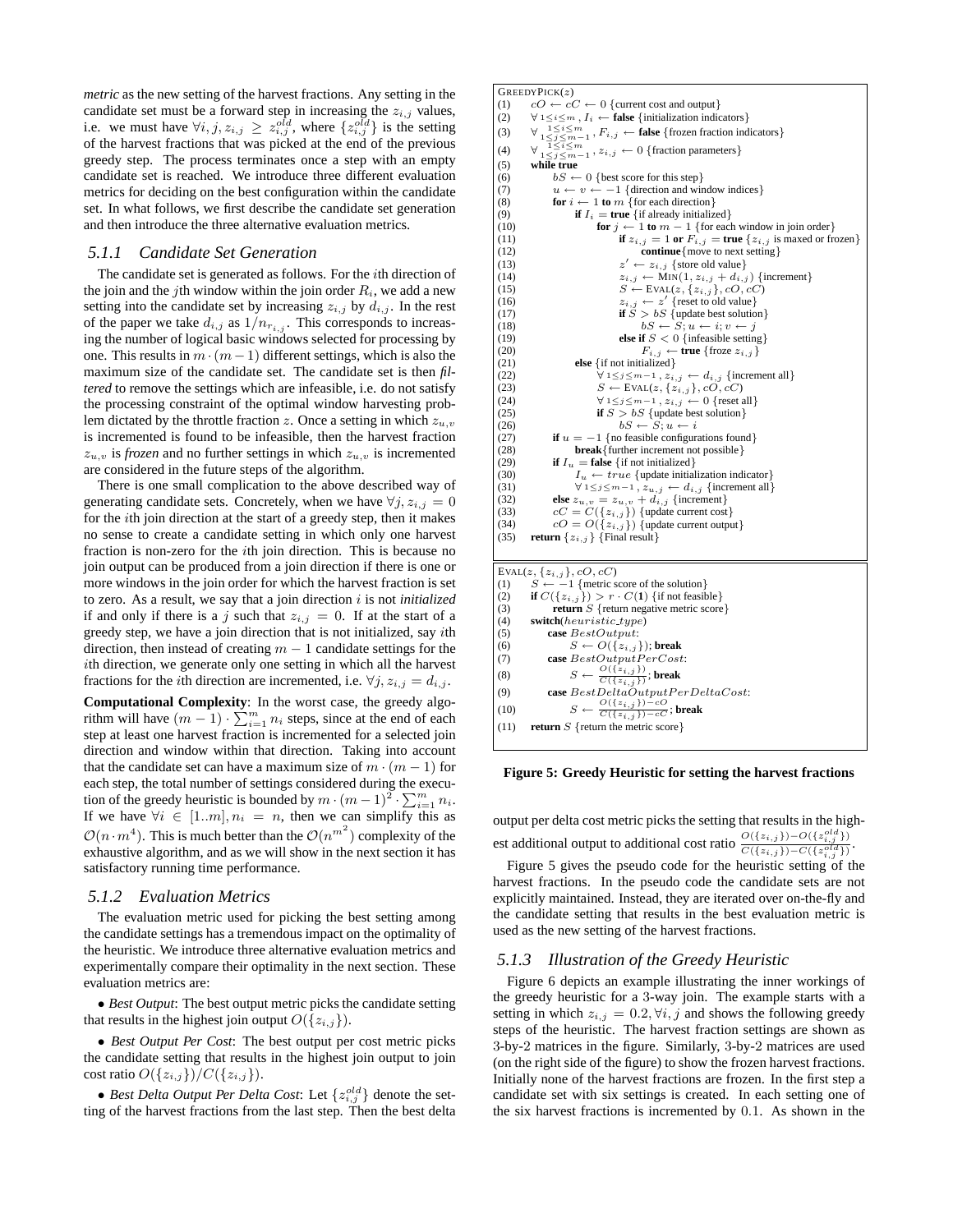

**Figure 6: Illustration of the greedy heuristic**

figure, out of these six settings the two are found to be infeasible, and are marked with a cross. These two settings are the ones in which  $z_{3,1}$  and  $z_{3,2}$  were incremented, and thus these two harvest fractions are frozen at their last values. Among the remaining four settings the one in which  $z_{2,1}$  is increased is found to give the highest evaluation metric score. This setting is marked with an arrow in the figure, and forms the base setting for the next greedy step. The remaining three settings, marked with a line in the figure, are simply discarded. In the second step only four new settings are created, since two of the harvest fractions were frozen. As shown in the figure, among these four new settings two are found to be infeasible and thus two more harvest fractions are frozen. The setting marked with the arrow is found to have the best evaluation metric score and forms the basis setting for the next step. However, both of the two settings created for the next step are found to be infeasible and thus the last setting from the second step is determined as the final setting. It is marked with a frame in the figure.

### **5.2 Learning Time Correlations**

The time correlations among the streams can be learned by monitoring the output of the join operator. Recall that the time correlations are captured by the pdfs  $f_{i,j}$ , where  $i, j \in [1..m]$ .  $f_{i,j}$  is defined as the pdf of the difference  $T(t^{(i)}) - T(t^{(j)})$  in the timestamps of the tuples  $t^{(i)} \in S_i$  and  $t^{(j)} \in S_j$  encompassed in an output tuple of the join. We can approximate  $f_{i,j}$  by building a histogram on the difference  $T(t^{(i)}) - T(t^{(j)})$  by analyzing the output tuples produced by the join algorithm.

This straightforward method of approximating the time correlations has two important shortcomings. First and foremost, since window harvesting uses only certain portions of the join windows, changing time correlations cannot be captured. Second, for each output tuple of the join we have to update  $\mathcal{O}(m^2)$  number of histograms to approximate all pdfs, which hinders the performance. We tackle the first problem by using *window shredding*, and the second one through the use of sampling and *per stream histograms*. We now describe these two techniques.

#### *5.2.1 Window Shredding*

For a randomly sampled subset of tuples, we do not perform the join using window harvesting, but instead we use *window shredding*. We denote our *sampling parameter* by ω. On the average,

for only  $\omega$  fraction of the tuples we perform window shredding.  $\omega$ is usually small  $( $0.1$ ). Window shredding is performed by exe$ cuting the join fully, except that the first window in the join order of a join direction is processed only partially based on the throttle fraction z. The tuples to be used from such windows are selected so that they are roughly evenly distributed within the window's time range. This way, we get rid of the bias introduced in the output due to window harvesting, and can safely use the output generated from window shredding for building histograms to capture the time correlations. Moreover, since window shredding only processes z fraction of the first windows in the join orders, it respects the processing constraint of the optimal window harvesting problem.

### *5.2.2 Per Stream Histograms*

Although the histograms used for approximating the time correlation pdfs are updated only for the output tuples generated from window shredding, the need for maintaining  $m \cdot (m-1)$  histograms is still excessive and unnecessary. We propose to maintain only  $m$ histograms, one for each stream. The histogram associated with W*<sup>i</sup>* is denoted by  $\mathcal{L}_i$  and it is an approximation to the pdf  $f_{i,1}$ , i.e. the probability distribution for the random variable  $A_{i,1}$  (introduced in Section 4.2.1).

Maintaining only  $m$  histograms that are updated only for the output tuples generated from window shredding introduces very little overhead, but necessitates developing a new method to calculate logical basic window scores  $(p_{i,j}^k)$  is) from these m histograms. Recall that we had  $p_{i,j}^k = \int_{b \cdot (k-1)}^{b \cdot k} f_{i,r_{i,j}}(x) dx$ . Since we do not maintain histograms for all pdfs (f*i,j* 's), this formulation should be updated. We now describe the new method we use for calculating logical basic window scores.

We start with introducing some notations. We will assume that the histograms are equi-width histograms, although extension to other types are possible.  $\mathcal{L}_i$  has a valid time range of  $[-w_i, w_1]$ , which is the input domain of  $f_{i,1}$ . Let  $\mathcal{L}_i(I)$  denote the frequency for the time range I, and  $\mathcal{L}_i[k]$  denote the frequency for the kth bucket in  $\mathcal{L}_i$ . Let  $\mathcal{L}_i[k^*]$  and  $\mathcal{L}_i[k_*]$  denote the higher and lower points of the kth bucket's time range, respectively. Finally, let  $|\mathcal{L}_i|$ denote the number of buckets in  $\mathcal{L}_i$ .

From the definition of  $p_{i,j}^k$ , we have:

$$
p_{i,j}^k = P\{A_{i,l} \in b \cdot [k-1,k]\}\text{, where } r_{i,j} = l
$$

For the case of  $i = 1$ , nothing that  $A_{i,j} = -A_{j,i}$ , we have:

$$
p_{1,j}^k = P\{A_{l,1} \in b \cdot [-k, -k+1]\}
$$

$$
= \int_{x=-b \cdot k}^{-b \cdot (k-1)} f_{l,1}(x) dx
$$

We can approximate this using  $\mathcal{L}_l$ , as follows:

$$
p_{1,j}^k \approx \mathcal{L}_l(b \cdot [-k, -k+1]) \tag{1}
$$

For the case of  $i \neq 1$ , we will use the trick  $A_{i,l} = A_{i,1} - A_{l,1}$ :

$$
p_{i,j}^k = P\{(A_{i,1} - A_{i,1}) \in b \cdot [k-1,k]\}
$$
  
=  $P\{A_{i,1} \in b \cdot [k-1,k] + A_{i,1}\}$ 

Making the simplifying assumption that  $A_{l,1}$  and  $A_{i,1}$  are independent, we get:

$$
p_{i,j}^k = \int_{x=-w_l}^{w_1} f_{l,1}(x) \cdot P\{A_{i,1} \in b \cdot [k-1,k] + x\} dx
$$
  
= 
$$
\int_{x=-w_l}^{w_1} f_{l,1}(x) \cdot \int_{y=b \cdot (k-1)+x}^{b \cdot k+x} f_{i,1}(y) dy dx
$$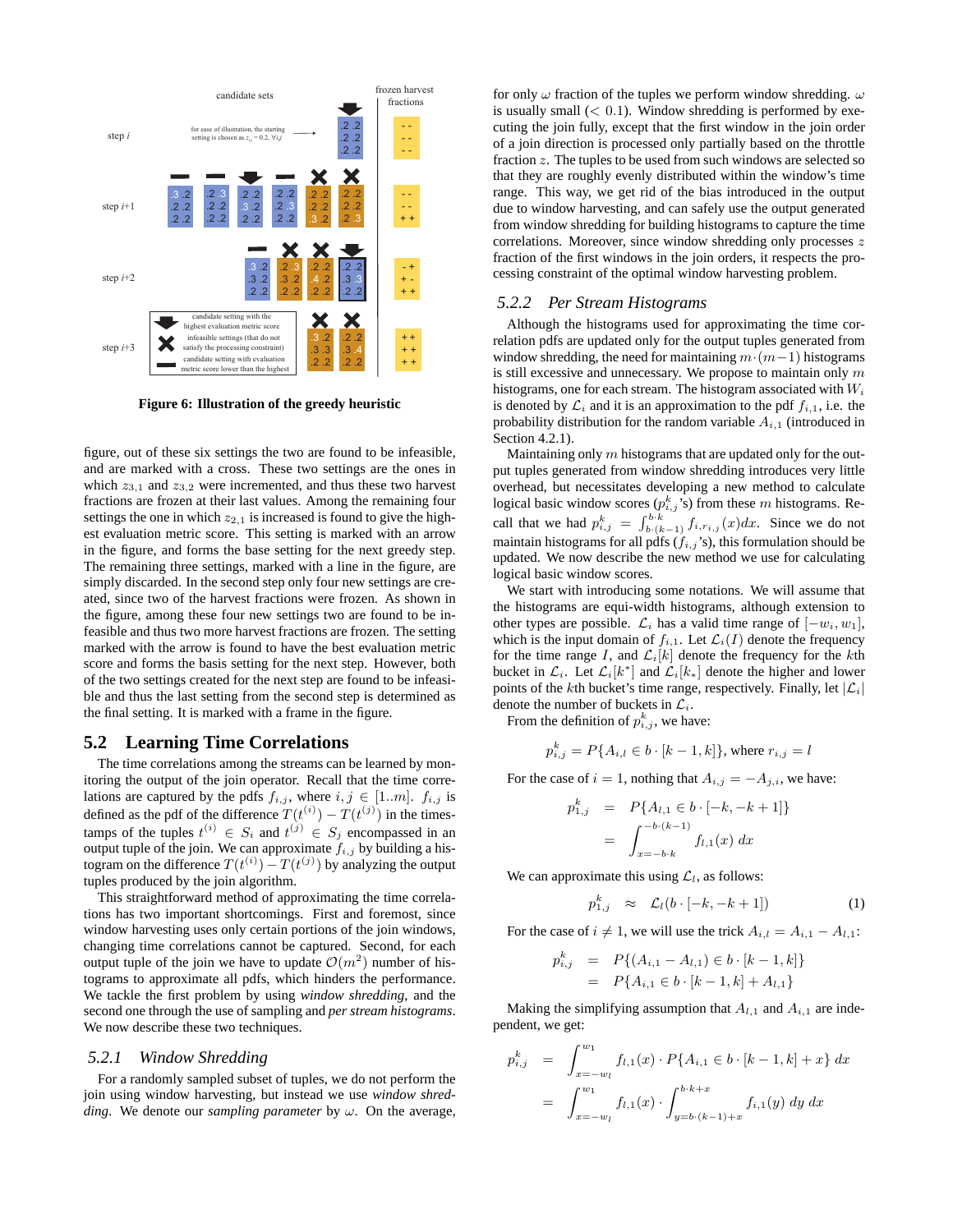

**Figure 7: Effect of different evaluation metrics on optimality of greedy heuristic**

**Figure 8: Running time performance with respect to** m **and number of basic windows**

**Figure 9: Running time performance with respect to** m **and throttle fraction** z

We can approximate this using  $\mathcal{L}_l$  and  $\mathcal{L}_i$ , as follows:

$$
p_{i,j}^k \approx \sum_{v=1}^{|\mathcal{L}_l|} \left( \mathcal{L}_l[v] \cdot \mathcal{L}_i(b \cdot [k-1,k] + \frac{\mathcal{L}_l[v^*] + \mathcal{L}_l[v_*]}{2} \right) (2)
$$

Equations (1) and (2) are used together to calculate the logical basic window scores by only using the  $m$  histograms we maintain. In summary, we only need to capture the pdfs  $f_{i,1}, \forall i \in [1..m]$ to calculate  $p_{i,j}^k$  values. This is achieved by maintaining  $\mathcal{L}_i$  for approximating  $f_{i,1}$ .  $\mathcal{L}_i$ 's are updated only for output tuples generated from window shredding. Moreover, window shredding is performed only for a sampled subset of input tuples defined by the sampling parameter  $\omega$ . The logical basic window scores are calculated from  $\mathcal{L}_i$ 's during the adaptation step (every  $\Delta$  seconds). This whole process results in very little overhead during majority of the time frame of the join execution. Most of the computations are performed during the adaptation step.

# **5.3 Join Orders and Selectivities**

The GrubJoin algorithm uses the MJoin [20] approach for setting the join orders  $R_i, \forall i \in [1..m]$ . This setting is based on the low selectivity first heuristic. Concretely, let  $U_i$  be the sorted set  $\{\sigma_{i,j}:$  $1 \leq j \neq i \leq m$ , in ascending order. Then we set  $r_{i,j}$  to k, where  $\sigma_{i,k}$  is the *j*th item in the set  $U_i$ . This technique assumes that all possible join orderings are possible, as it is in a star shaped join graph. In practice, the possible join orders should be pruned based on the join graph and then the heuristic should be applied.

Although the low selectivity first heuristic has been shown to be effective, there is no guarantee of optimality. In this work, we choose to exclude join order selection from our optimal window harvesting configuration problem, and treat it as an independent issue. We require that the join orders are set before the window harvesting parameters are to be determined. This helps cutting down the search space of the problem significantly. Using a well established heuristic for order selection and solving the window harvesting configuration problem separately is an effective technique that makes it possible to execute adaptation step much faster. This enables more frequent adaptation.

# **6. EXPERIMENTAL RESULTS**

The GrubJoin algorithm has been implemented within our operator throttling based load shedding framework and has been successfully demonstrated as part of a large-scale stream processing prototype at IBM Watson Research. Here, we report three sets of experimental results to demonstrate the effectiveness of our approach. The first set of experiments evaluate the optimality and the runtime performance of the proposed heuristic algorithms used to set the harvest fractions. The second set of experiments use synthetically generated streams to demonstrate the superiority of window harvesting to tuple dropping, and to show the scalability of our approach with respect to various parameters, such as the number of join streams and the incoming stream rates. The third set of experiments show some anecdotal results from a real-world video join application. All experiments presented in this paper are performed on an IBM PC with 512MB main memory and 2.4Ghz Intel Pentium4 processor, using Java with Sun JDK 1.5.

# **6.1 Setting of Harvest Fractions**

An important measure for judging the effectiveness of the three alternative metrics used in the candidate set evaluation phase of the greedy heuristic, is the optimality of the resulting setting of the harvest fractions with respect to the output rate of the join, compared to the best achievable obtained by setting the harvest fractions using the exhaustive search algorithm. The graphs in Figure 7 show optimality as a function throttle fraction  $z$  for the three evaluation metrics, namely  $BestOutput$ ,  $BestOutput$ PerCost, and  $BestDeltaOutput PerDeltaCost$ . An optimality value of  $\phi \in [0, 1]$  means that the setting of the harvest fractions obtained from the heuristic yields a join output rate of  $\phi$  times the best achievable, i.e.  $O({z_{i,j}}) = \phi \cdot O({z_{i,j}^*})$  where  ${z_{i,j}^*}$  is the optimal setting of the harvest fractions obtained from the exhaustive search algorithm and  $\{z_{i,j}\}$  is the setting obtained from the heuristic. For this experiment we have  $m = 3$ ,  $w_1 = w_2 = w_3 = 10$ , and  $b = 1$ . All results are averages of 500 runs. For each run, a random stream rate is assigned to each of the three streams using a uniform distribution with range [100, 500]. Similarly, selectivities are randomly assigned. We observe from Figure 7 that  $BestOutput PerCost$  performs well only for very small z values ( $< 0.2$ ), whereas  $BestOutput$  performs well only for large z values ( $z > 0.4$ ). BestDeltaOutputPerDeltaCost is superior to other two alternatives and performs optimally for  $z > 0.4$ and within 0.98 of the optimal elsewhere. We conclude that  $BestDeltaOutput PerDeltaCost$  provides a good approximation to the optimal setting of harvest fractions. We next study the advantage of heuristic methods in terms of running time performance, compared to the exhaustive algorithm.

The graphs in Figure 8 plot the time taken to set the harvest fractions (in milliseconds) as a function of the number of logical basic windows per join window  $(n)$ , for exhaustive and greedy approaches. The results are shown for 3-way, 4-way, and 5-way joins with the greedy approach and for only 3-way join with the exhaus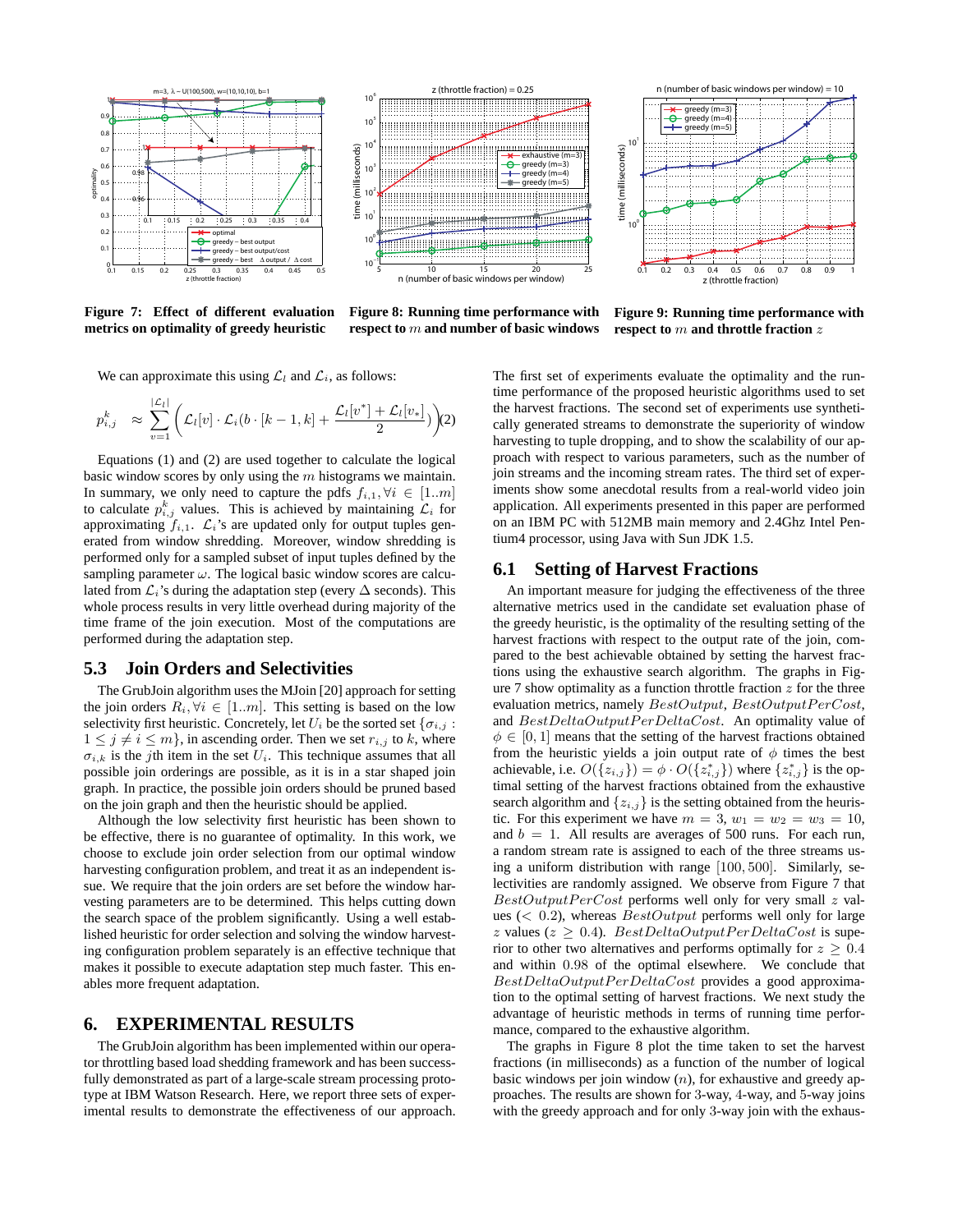tive approach. Throttle fraction  $z$  is set to 0.25 in this experiment. Note that the  $y$ -axis is in logarithmic scale. As expected, the exhaustive approach takes several orders of magnitude more time than the greedy approach. Moreover, the time taken for the greedy approach increases with increasing  $n$  and  $m$ , in compliance with its complexity of  $\mathcal{O}(n \cdot m^4)$ . However, what is important to observe here is the absolute values. For instance, for a 3-way join the exhaustive algorithm takes around 3 seconds for  $n = 10$  and around 30 seconds for  $n = 20$ . Both of these values are simply unacceptable for performing fine grained adaptation. On the other hand, for  $n \leq 20$  the greedy approach performs the setting of harvest fractions within 10 milliseconds for  $m = 5$  and much faster for  $m \leq 4$ .

The graphs in Figure 9 plot the time taken to set the harvest fractions as a function of throttle fraction z, for greedy approach with  $m = 3, 4,$  and 5. Note that z affects the total number of greedy steps, thus the running time. The best case is when we have  $z \approx 0$  and the search terminates after the first step. The worst case occurs when we have  $z = 1$ , resulting in  $\approx n \cdot m \cdot (m -$ 1) steps. We can see this effect from Figure 9 by ob-



**Figure 10: Running time of greedy algorithms w.r.t.** z

serving that the running time performance worsens as  $z$  gets closer to 1. Although the degradation in performance for large  $z$  is expected due to increased number of greedy steps, it can be avoided by reversing the working logic of the greedy heuristic. Concretely, instead of starting from  $z_{i,j} = 0, \forall i, j$  and increasing the harvest fractions gradually, we can start from  $z_{i,j} = 1, \forall i, j$  and decrease the harvest fractions gradually. We call this version of the greedy algorithm *greedy reverse*. Note that greedy reverse is expected to run fast when  $z$  is large, but its performance will degrade when  $z$  is small. The solution is to switch between the two algorithms based on the value of  $z$ . We call this version of the algorithm *greedy double-sided*. It uses the original greedy algorithm when  $z \leq 0.5^{(m-1)/2}$  and greedy reverse otherwise. The graphs in Figure 10 plot the time taken to set the harvest fractions as a function of throttle fraction z, for  $m = 3$  with three variations of the greedy algorithm. It is clear from the figure that greedy double-sided makes the switch from greedy to greedy reverse when  $z$  goes beyond  $0.5$ and gets best of the both worlds, i.e. performs good for both small and large values of the throttle fraction z.

# **6.2 Results on Join Output Rate**

In this section, we report results on the effectiveness of GrubJoin with respect to join output rate, under heavy system load due to high rates of the incoming input streams. We compare GrubJoin with a stream throttling based approach called *RandomDrop*. In the case of RandomDrop, excessive load is shed by placing drop operators in front of input stream buffers, where the parameters of the drop operators are set based on the input stream rates using the static optimization framework of [2]. We report results on 3-way, 4-way, and 5-way joins. When not explicitly stated, the join refers to a 3-way join. The window size is set to  $w_i = 20$ ,  $\forall i$  and b is set to 2, resulting in 10 logical basic windows per join window. The sampling parameter  $\omega$  is set to 0.1 for all experiments. The results reported in this section are from averages of several runs. Unless stated otherwise, each run is 1 minutes, and the initial 20 seconds are used for warm-up. The default value of the adaptation period ∆ is 5 seconds for the GrubJoin algorithm, although we experiment with other  $\Delta$  values in some of the experiments.

The join type we employ in the experiments reported in this subsection is  $\epsilon$ -join. A set of tuples are considered to be matching iff their values (assuming single-valued numerical attributes) are within  $\epsilon$  distance of each other.  $\epsilon$  is taken as 1 in the experiments. We model stream  $S_i$  as a stochastic process  $\mathbf{X}_i = \{X_i(\varphi)\}\.$  $X_i(\varphi)$  is the random variable representing the value of the tuple  $t \in S_i$  with timestamp  $T(t) = \varphi$ . A tuple simply consists of a single numerical attribute with the domain  $\mathcal{D} = [0, D]$  and an associated timestamp. We define  $X_i(t)$  as follows:

$$
X_i(\varphi) = (D/\eta) \cdot (\varphi + \tau_i) + \kappa_i \cdot \mathcal{N}(0, 1) \mod D
$$

In other words, **X<sup>i</sup>** is a linearly increasing process (with wraparound period  $\eta$ ) that has a random Gaussian component. There are two important parameters that make this model useful for studying GrubJoin. First, the parameter κ*i*, named as *deviation parameter*, enables us to adjust the amount of time correlations among the streams. If we have  $\kappa_i = 0, \forall i$ , then the values for the time-aligned portions of the streams will be exactly the same, i.e. the streams are identical with possible lags between them based on the setting of  $\tau_i$ 's. If  $\kappa_i$  values are large, then the streams are mostly random, so we do not have any time correlation left. Second, the parameter τ (named as *lag parameter*) enables us to introduce lags between the streams. We can set  $\tau_i = 0, \forall i$  to have aligned streams. Alternatively, we can set  $\tau_i$  to any value within the range  $(0, \eta]$  to create non-aligned streams. We set  $D = 1000$ ,  $\eta = 50$ , and vary the time lag parameters ( $\tau_i$ 's) and the deviation parameters ( $\kappa_i$ 's) to generate a rich set of scenarios. Note that GrubJoin is expected to provide additional benefits when the time correlations among the streams are strong and the streams are non-aligned.

### *Varying* λ*, Input Rates*

The graphs in Figure 11 show the output rate of the join as a function of the input stream rates, for GrubJoin and RandomDrop. For each approach, we report results for both aligned and non-aligned scenarios. In the aligned case, we have  $\tau_i = 0$ ,  $\forall i$  and in the nonaligned case we have  $\tau_1 = 0, \tau_2 = 5$ , and  $\tau_3 = 15$ . The deviation parameters are set as  $\kappa_1 = \kappa_2 = 2$  and  $\kappa_3 = 50$ . As a result, there is strong time correlation between  $S_1$  and  $S_2$ , whereas  $S_3$  is more random. We make three major observation from Figure 11. First, we see that GrubJoin and Random Drop perform the same for small values of the input rates, since there is no need for load shedding until the rates reach 100 tuples/seconds. Second, we see that GrubJoin is vastly superior to RandomDrop when the input stream rates are high. Moreover, the improvement in the output rate becomes more prominent for increasing input rates, i.e. when there is a greater need for load shedding. Third, GrubJoin provides up to 65% better output rate for the aligned case and up to 150% improvement for the non-aligned case. This is because the lagawareness nature of GrubJoin gives it an additional upper hand for sustaining a high output rate when the streams are non-aligned.

#### *Varying Time Correlations*

The graphs in Figure 12 study the effect of varying the amount of time correlations among the streams on the output rate of the join, with GrubJoin and RandomDrop for the non-aligned case. Recall that the deviation parameter  $\kappa$  is used to alter the amount of time correlations. It can be increased to remove the time correlations. In this experiment  $\kappa_3$  is altered to study the change in output rate.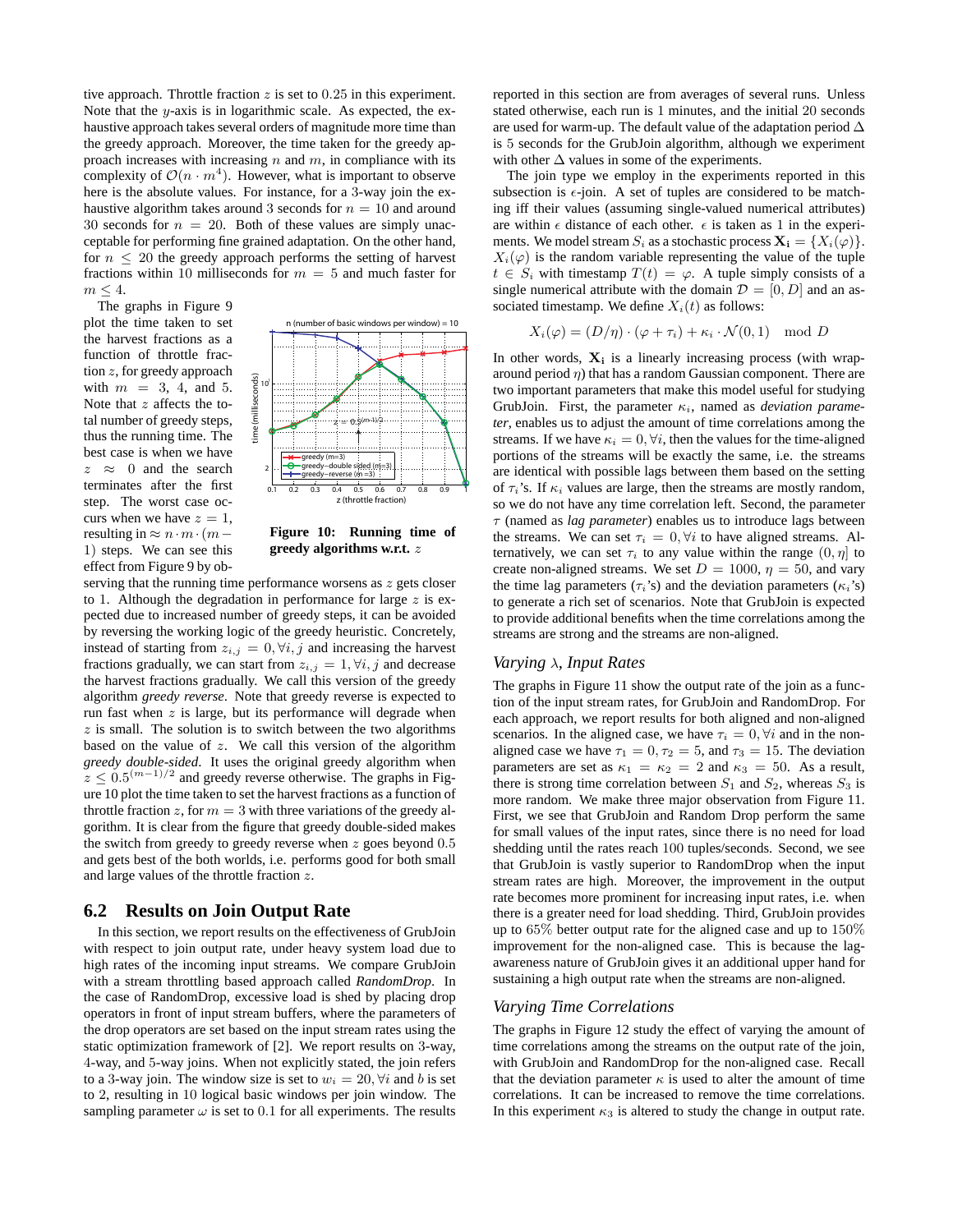



**Figure 11: Effect of varying the input rates on the output rate w/wo time-lags**



**Figure 12: Effect of varying the amount of time correlations on the output rate**

**Figure 13: Effect of the # of input streams on the improvement provided by GrubJoin**

The other settings are same with the previous experiment, except that the input rates are fixed at 200 tuples/second. We plot the output rate as a function of  $\kappa_3$  in Figure 12. We observe that the join output rate for GrubJoin and Random Drop are very close when the time correlations are almost totally removed. This is observed by looking at the right end of the  $x$ -axis. However, for the majority of the deviation parameter's range, GrubJoin outperforms RandomDrop. The improvement provided by GrubJoin is 250% when  $\kappa_3 = 25, 150\%$  when  $\kappa_3 = 50$ , and  $\%25$  when  $\kappa_3 = 75$ . It is also worth describing the behavior of RandomDrop in this experiment. Note that as  $\kappa$  gets larger, RandomDrop start to suffer less from its inability to exploit time correlations by using only the usefull segments of the join windows for processing. On the other hand, when  $\kappa$  gest smaller, the selectivity of the join increases as a side effect and in general the output rate increases. These two contrasting factors result in a bimodal graph for RandomDrop.

# *Varying* m*, # of Input Streams*

We study the effect of  $m$  (number of input streams) on the improvement provided by GrubJoin, in Figure 13. The  $m$  values are listed on the  $x$ -axis, whereas the corresponding output rates are shown in bars using the left  $y$ -axis. The improvement in the output rate (in terms of percentage) is shown using the right  $y$ -axis. Results are shown for both aligned and non-aligned scenarios. The input rates are set to 100 tuples/second for this experiment. We observe that, compared to RandomDrop, GrubJoin provides an improvement in output rate that is linearly increasing with the number of input streams. Moreover, this improvement is more prominent for non-aligned scenarios and reaches up to 700% when we have a 5 way join. This shows the importance of performing intelligent load shedding for multi-way windowed stream joins. Naturally, joins with more input streams are costlier to evaluate. For such joins, effective load shedding techniques play an even more crucial role in keeping the output rate high.

### *Overhead of Adaptation*

In order to adapt to the changes in the input stream rates, the GrubJoin algorithm re-adjusts the window rankings and harvest fractions every  $\Delta$  seconds. We now experiment with a scenario where input stream rates change as a function of time. We study the effect of using different  $\Delta$  values on the output rate of the join. Recall that the default value for  $\Delta$  was 5 seconds. In this scenario the stream rates start from 100 tuples/second, change to 150tuples/second after 8 seconds, and change to 50tuples/second after another 8 seconds. The graphs in Figure 14 plot the output rate of GrubJoin as a function of ∆, for different m values. Remember that larger values of  $m$  increases the running time of the heuristic used for setting the harvest fractions, thus is expected to have a profound effect on how frequent we can perform the adaptation.

The  $\Delta$  range used in this experiment is [0.5, 8]. We observe from Figure 14 that the best output rate is achieved with the smallest  $\Delta$  value 0.5 for  $m = 3$ . This is because for  $m =$ 3, adaptation step is very cheap in terms of computational cost. We see that the best output rate is achieved for  $\Delta = 1$  for  $m = 4$  and for  $\Delta = 3$  for  $m = 5$ . The  $\mathcal{O}(n \cdot m^4)$ complexity of the adaptation step is a major factor



**Figure 14: Effect of adaptation period on output rate**

for this change in the ideal setting of the adaptation period for larger m. In general, a default value of  $\Delta=5$  seems to be too conservative for stream rates that show frequent fluctuations. In order to get better performance, the adaptation period can be shortened. The exact value of  $\Delta$  to use depends on the number of input streams, m.

### *Tuple Dropping Behavior*

In Section 3.2, we have mentioned that the operator throttling framework can lead to dropping tuples during times of transition, when the throttle fraction is not yet set to its ideal value. This is especially true when the input buffers are small. In the experiments reported in this section we have used very small buffers with size 10 tuples. However, as stated before, the tuple drops can



**Figure 15: Tuple dropping behavior of operator throttling**

be avoided by increasing the buffer size, at the cost of introducing delay. The graph in Figure 15 plots the average tuple drop rates of input buffers as a function of buffer size and input stream rates. The throttle fraction  $z$  is set to 1, 20 seconds before the average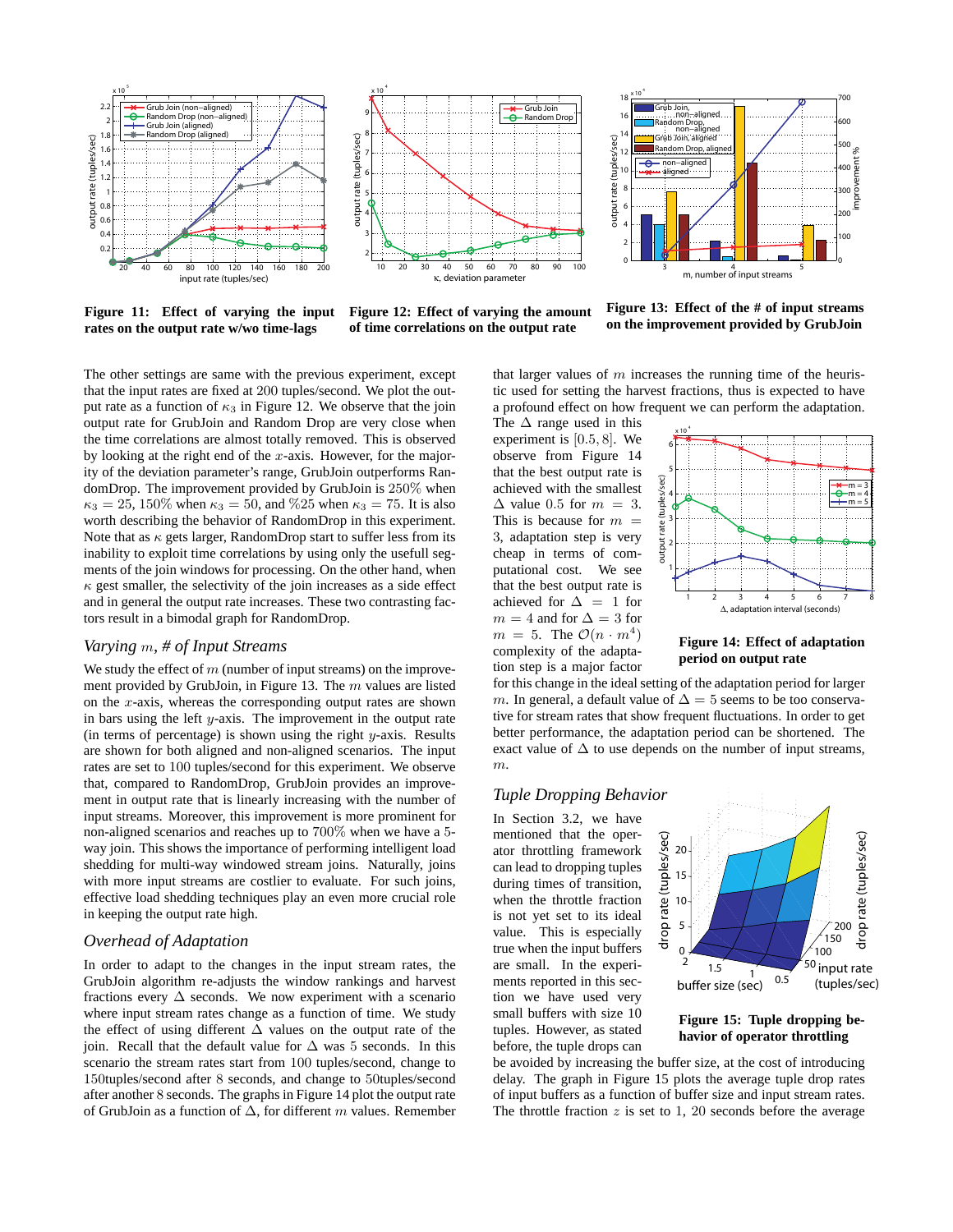drop rates are measured. The adaptation interval is set to its default value, i.e.  $\Delta = 5$ . As seen from the figure, 1 second buffers can cut the drop rate around 30% and 2 seconds buffers around 50% for input stream rates of around 200 tuples/second. However, in the experiments reported in this paper we chose not to use such large buffers, as they will introduce delays in the output tuples.

# **6.3 Video Join: A Case Study**

# **7. DISCUSSIONS**

*Memory Load Shedding*: This paper focuses on CPU load shedding for multi-way windowed stream joins. However, memory is also an important resource that may become a limiting factor when the join windows can not hold all the unexpired tuples due to limited memory capacity. The only way to handle limited memory scenarios is to develop *tuple admission* policies for join windows. Tuple admission policies decide which tuples should be inserted into join windows and which tuples should be removed from the join windows when there is no more space left to accommodate a newly admitted tuple. A straightforward memory conserving tuple admission policy for GrubJoin is to allow every tuple into join windows and to remove tuples from the logical basic windows that are not selected for processing such that there are no selected logical basic windows with larger indicies within the same join windows. More formally, the tuples within the logical basic windows listed in the following list can be dropped:

$$
\left\{B_{i,j}:\neg \exists u,v,k \text{ s.t. } \left(r_{u,v}=i \land k \in [1..z_{u,v} \cdot n_i] \land s_{u,v}^k \geq j\right)\right\}
$$

*Indexed Join Processing*: We have so far assumed that the join is performed in a NLJ fashion. However, special types of joins can be accelerated by appropriate index structures. For instance  $\epsilon$ -joins can be accelerated through sorted trees and equi-joins can be accelerated through hash tables. As long as the cost of finding matching tuples within a join window is proportional (not necessarily linearly) to the fraction of the window used, our solution can be extended to work with indexed joins by pluging in the appropriate cost model. Note that these indexes are to be build on top of basic windows, which is an additional advantage, since tuple insertion and deletion costs are very significant for indexed joins. We have shown in our technical report [8] that, our ideas can be successfully implemented for set-based joins [15] using inverted indexes. One case that will not significantly benefit from load shedding is the equi-join scenario. In an equi-join, the time taken to find matching tuples within a join window is constant with hashtables and is independent of the window size. Thus, most of the time is spent during output tuple generation. As a result, the design space to develop intelligent CPU load shedding techniques is very small.

# **8. RELATED WORK**

The related work in the literature on load shedding in stream join operators can be classified along four major dimensions. The first dimension defines the metric that is to be optimized when shedding load. Our work aims at maximizing the output rate of the join, also known as the MAX-subset metric [7]. Although output rate has been the predominantly used metric for join load shedding optimization [2, 8, 7, 16, 21], other metrics have also been introduced in the literature, such as the Archive-metric proposed in [7], and the sampled output rate metric introduced in [16].

The second dimension defines the constrained resource that necessitates load shedding. CPU and memory are the two major limiting resources in join processing. Thus, in the context of stream joins, works on memory load shedding [16, 7, 21] and CPU load shedding [2, 8] have received significant interest. In the case of user-defined join windows, the memory is expected to be less of an issue. Our experience shows that for multi-way joins, CPU becomes a limiting factor before the memory does. As a result, our work focuses on CPU load shedding. However, as discussed in Section 7, our framework can also be used for saving memory.

The third dimension defines the stream characteristic that is exploited for the purpose of optimizing the load shedding process. Stream rates, window sizes, and selectivities among the streams are the commonly used stream characteristics that are used for the purpose of load shedding optimization [2, 13]. However, these works do not incorporate tuple semantics into the decision process. In *semantic* load shedding, the load shedding decisions are influenced by the values of the tuples. In frequency-based semantic load shedding, tuples whose values frequently appear in the join windows are considered as more important [7, 21]. However, this approach only works for equi-joins. In time correlation-based semantic load shedding, also called age-based load shedding [16], a tuple's profitability in terms of producing join output depends on the difference between its timestamp and the timestamp of the tuple it is matched against [8, 16]. Our work takes this latter approach.

The fourth dimension defines the fundamental technique that is employed for shedding load. In the limited memory scenarios the problem is a caching one [2] and thus tuple admission/replacement is the most commonly used technique for shedding memory load [16, 7, 21]. On the other hand, CPU load shedding can be achieved by either dropping tuples from the input streams (i.e. stream throttling) [2] or by only processing a subset of join windows [8]. As we show in this paper, our window harvesting technique is superior to tuple dropping and prefers to perform the join partially, as dictated by our operator throttling framework.

To the best of our knowledge, this is the first work to address the adaptive CPU load shedding problem for multi-way stream joins. The most relevant works in the literature are the tuple dropping based optimization framework of [2], which supports multiple streams but is not adaptive, and the partial processing based load shedding framework of [8] which is adaptive but only works for two-way joins. The age-based load shedding framework of [16] is also relevant, as our work and [16] share the time correlation assumption. However, the memory load shedding techniques used in [16] are not applicable to the CPU load shedding problem and like [8], [16] is designed for two-way joins. Finally, [6] deals with the CPU load shedding problem in the context of stream joins, however the focus is on the special case in which one of the relations resides on the disk and the other one is streaming in real-time.

# **9. CONCLUSION**

We have introduced a new load shedding framework for multiway windowed stream joins, named operator throttling, that adjusts the amount of load shedding to be performed by setting a throttle fraction and leaves the load shedding decisions to the in-operator load shedder. We have developed window harvesting as an inoperator load shedding technique, that encourages to keep stream tuples within the join windows and sheds excessive load by processing only certain segments of the join windows, that are more useful for producing join output. Window harvesting can learn and exploit existing time correlations among the streams to prioritize segments of the join windows, in order to maximize the output rate of the join. We have designed several heuristic and approximation based techniques to make window harvesting effective in practice. Putting all these together, we have described an efficient implementation of a multi-way windowed stream join operator called Grub-Join, which has built-in window harvesting based load shedding ca